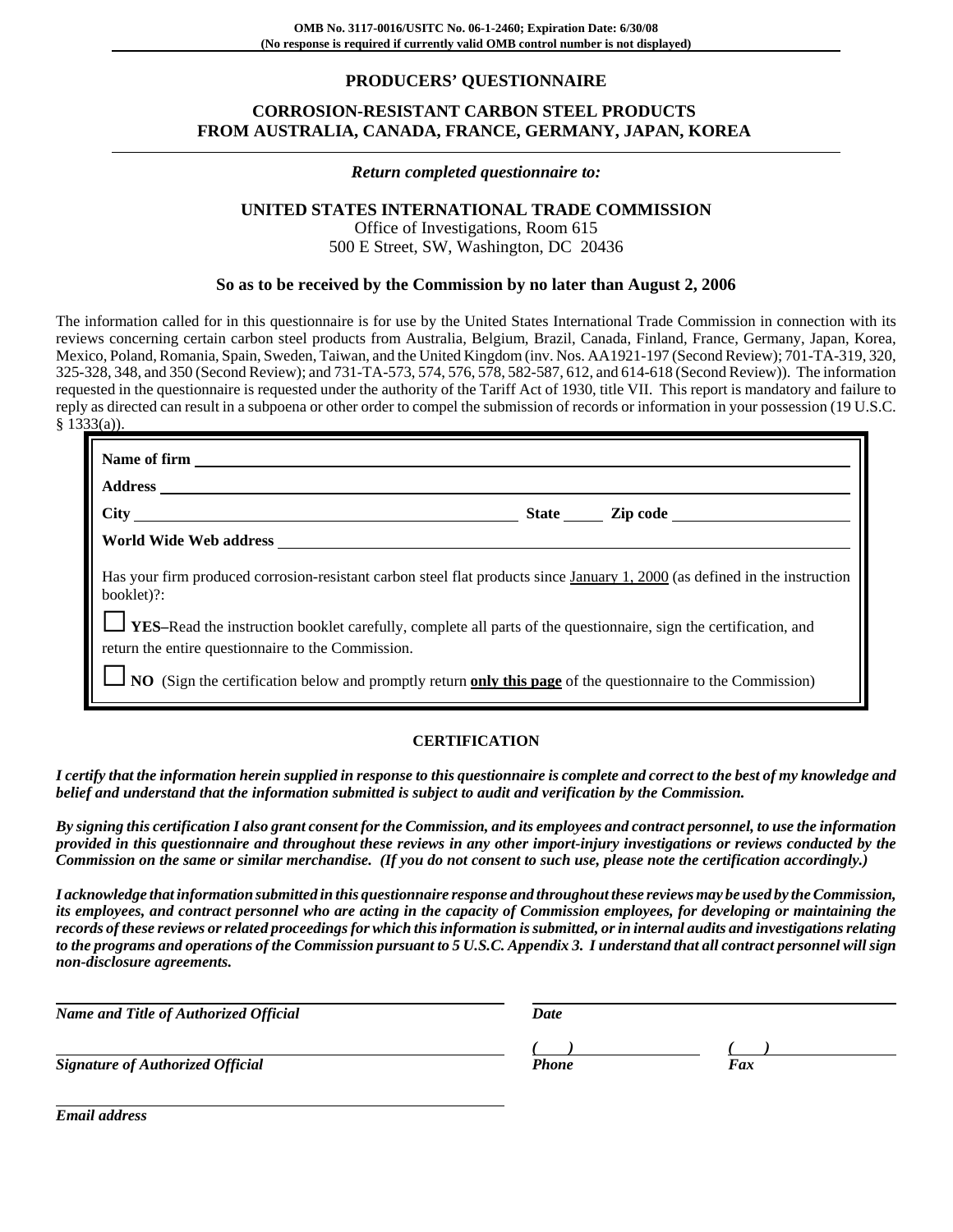## **PART I.--GENERAL QUESTIONS**

The questions in this questionnaire have been reviewed with market participants to ensure that issues of concern are adequately addressed and that data requests are sufficient, meaningful, and as limited as possible. Public reporting burden for this questionnaire is estimated to average 40 hours per response, including the time for reviewing instructions, searching existing data sources, gathering the data needed, and completing and reviewing the questionnaire. Send comments regarding the accuracy of this burden estimate or any other aspect of this collection of information, including suggestions for reducing the burden, to the Office of Investigations, U.S. International Trade Commission, 500 E Street, SW, Washington, DC 20436.

I-1a. Please report below the actual number of hours required and the cost to your firm of preparing the reply to this questionnaire and completing the form.

hours dollars

- I-1b. We are interested in any comments you may have for improving this questionnaire in general or the clarity of specific questions. Please attach such comments to your response or send them to the above address.
- I-2. Provide the name and address of establishment(s) covered by this questionnaire (see pages 3-4 of the instruction booklet for reporting guidelines). If your firm is publicly traded, please specify the stock exchange and trading symbol.

I-3. Do you support or oppose continuation of the countervailing duty and antidumping duty orders currently in place for certain carbon steel products from the subject countries? Please indicate.

| <b>Corrosion-resistant steel</b> |         |        |             |  |
|----------------------------------|---------|--------|-------------|--|
| <b>Countries</b>                 | Support | Oppose | No position |  |
| Australia                        |         |        |             |  |
| Canada                           |         |        |             |  |
| France                           |         |        |             |  |
| Germany                          |         |        |             |  |
| Japan                            |         |        |             |  |
| Korea                            |         |        |             |  |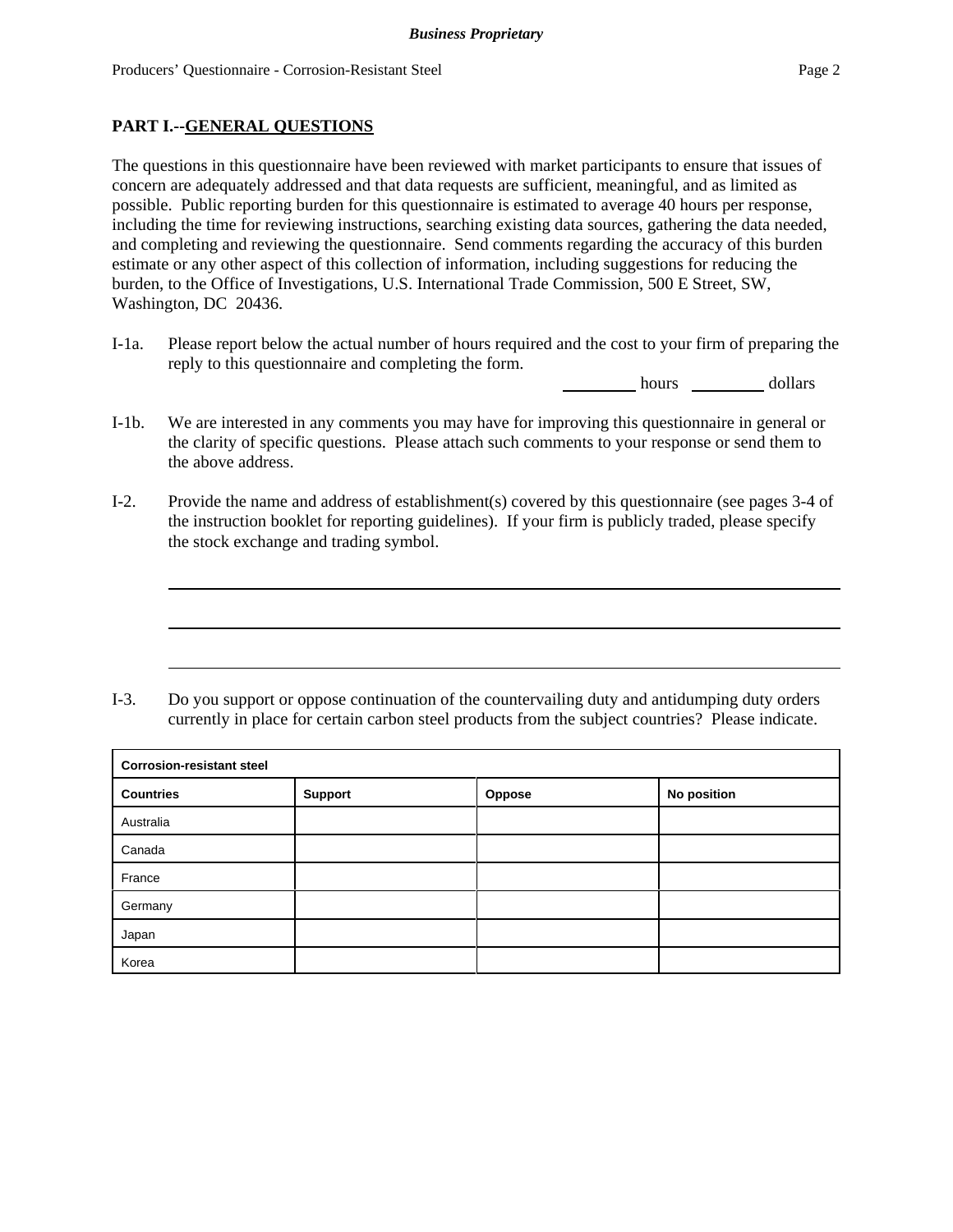| $I-4.$ | Is your firm owned, in whole or in part, by any other firm?<br>N <sub>0</sub><br>Firm name | Yes--List the following information.<br>Address                                                                                                                                                                                                                                                | Extent of<br>ownership |
|--------|--------------------------------------------------------------------------------------------|------------------------------------------------------------------------------------------------------------------------------------------------------------------------------------------------------------------------------------------------------------------------------------------------|------------------------|
| $I-5.$ | Australia, Canada, France, Germany, Japan, or Korea?                                       | Does your firm have any related firms, either domestic or foreign, which are engaged in<br>importing into the United States or exporting to the United States corrosion-resistant steel from                                                                                                   |                        |
|        | $\log$<br>Firm name                                                                        | $\Box$ Yes--List the following information.<br><b>Address</b>                                                                                                                                                                                                                                  | <b>Affiliation</b>     |
| $I-6.$ |                                                                                            | Does your firm have any related firms, either domestic or foreign, which are engaged in<br>importing into the United States or exporting to the United States Corrosion-resistant carbon steel<br>flat products from countries other than Australia, Canada, France, Germany, Japan, or Korea? |                        |
|        | $1_{\rm No}$                                                                               | $\perp$ Yes--List the following information.                                                                                                                                                                                                                                                   |                        |
|        | Country/firm name                                                                          | <b>Address</b>                                                                                                                                                                                                                                                                                 | <b>Affiliation</b>     |
|        |                                                                                            |                                                                                                                                                                                                                                                                                                |                        |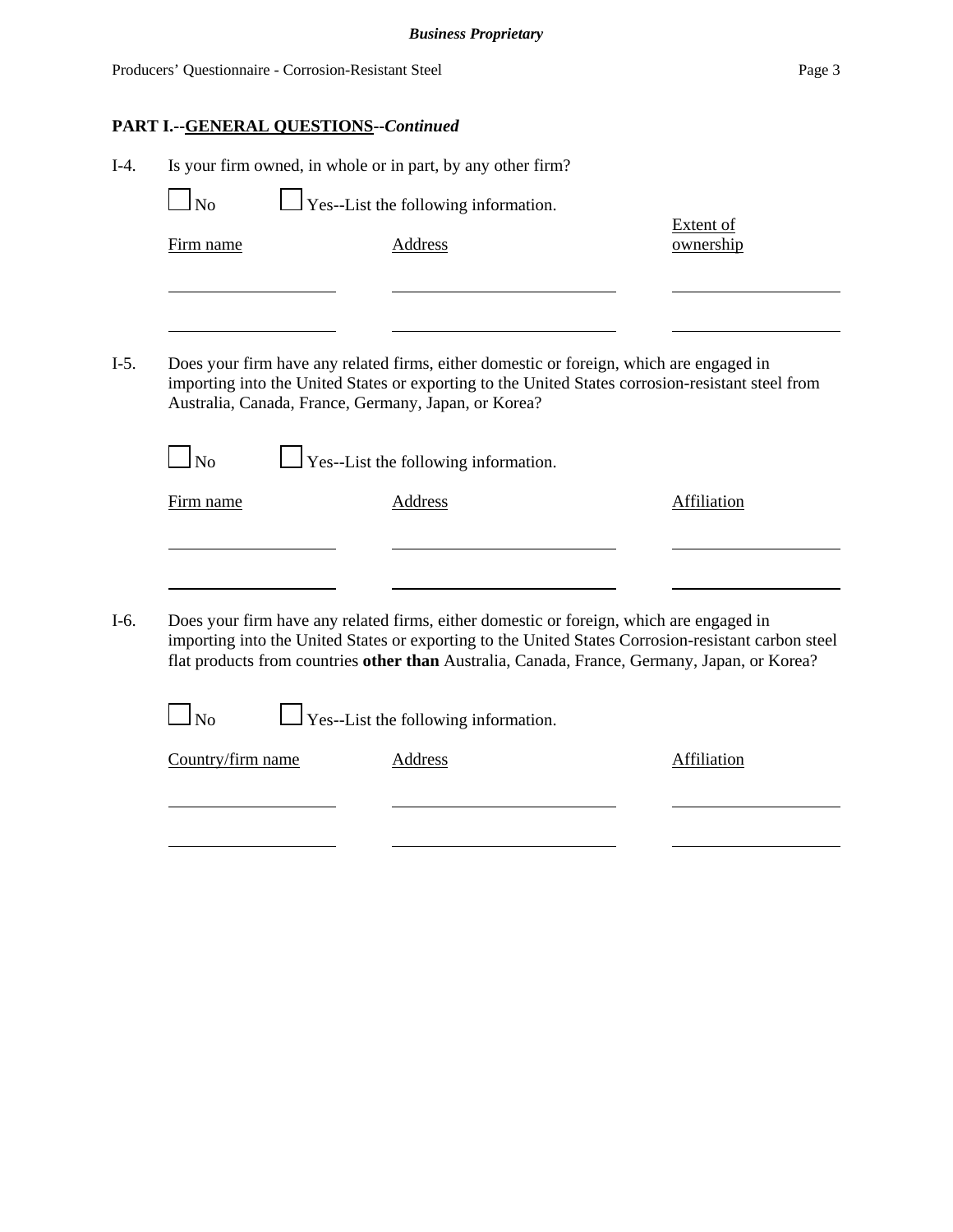# **PART I.--GENERAL QUESTIONS--***Continued*

I-7. Does your firm have any related firms, either domestic or foreign, which are engaged in the production of corrosion-resistant steel?

| Firm name            | <b>Address</b>                                                                                                                                                                                                                                                                                                                                                                                                                                                                                                                                 | <b>Affiliation</b> |
|----------------------|------------------------------------------------------------------------------------------------------------------------------------------------------------------------------------------------------------------------------------------------------------------------------------------------------------------------------------------------------------------------------------------------------------------------------------------------------------------------------------------------------------------------------------------------|--------------------|
| corrosion-resistant. | If you answered "yes" to Question I-4, I-5, I-6, or I-7, please indicate whether the affiliation<br>affects, or will affect, the character of your firm's operations relating to the production of                                                                                                                                                                                                                                                                                                                                             |                    |
|                      | $\Box$ No $\Box$ Yes–Please indicate which affiliation identified in any of those questions affects<br>your operations. Also, for each affiliation that affects, or will affect, the character of your<br>firm's operations, please discuss how and to what extent your operations are, or will be,<br>affected (e.g., coordination of production and/or supply in terms of volume and/or price).<br>Please provide relevant documentation demonstrating how and to what extent the<br>character of your operations are, or will be, affected. |                    |
|                      |                                                                                                                                                                                                                                                                                                                                                                                                                                                                                                                                                |                    |
|                      |                                                                                                                                                                                                                                                                                                                                                                                                                                                                                                                                                |                    |
| N <sub>0</sub>       | Do free trade agreements such as NAFTA affect the character of your firm's operations?<br>Yes--Please explain how and to what extent the character of your operations<br>are affected by free trade agreements.                                                                                                                                                                                                                                                                                                                                |                    |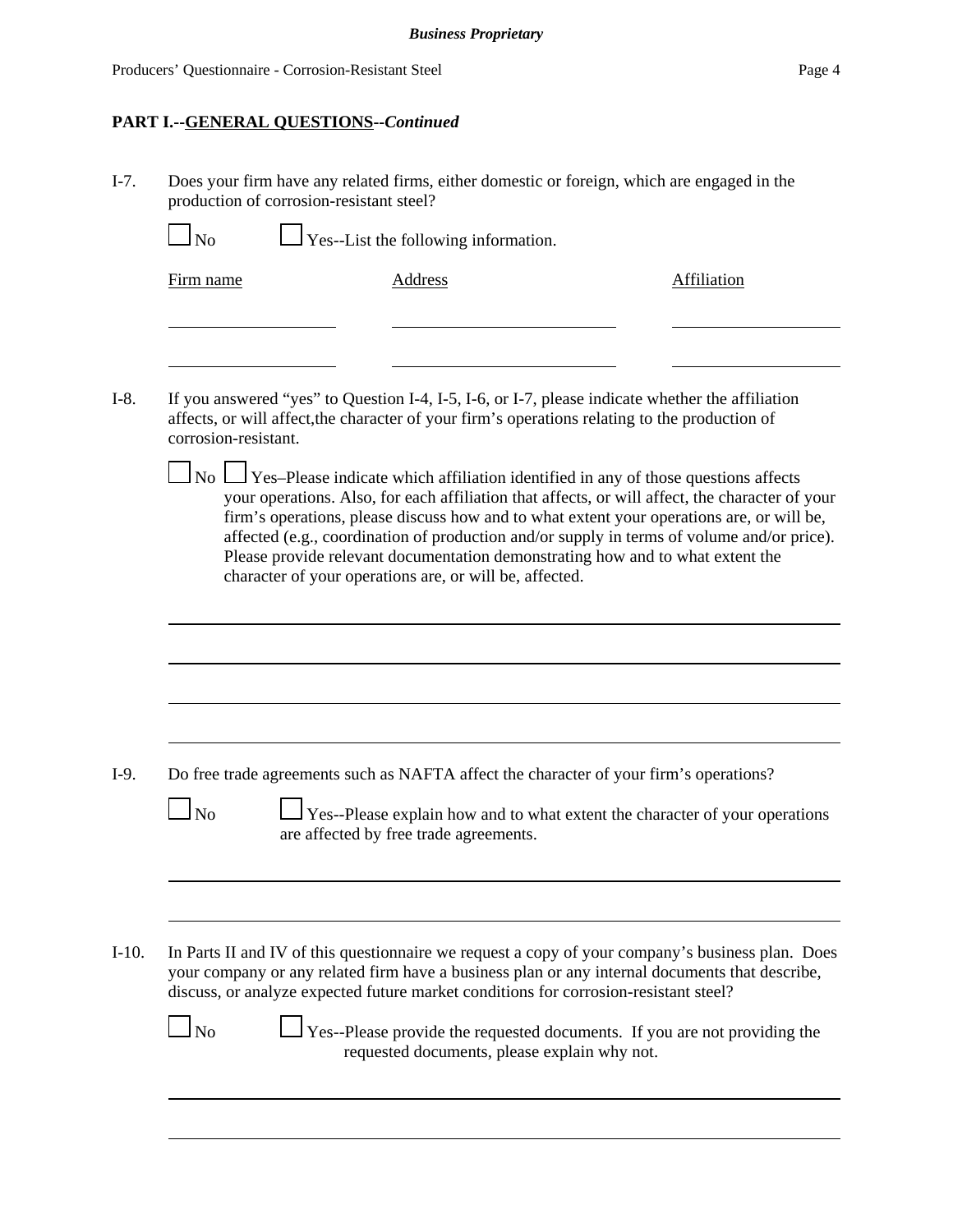Producers' Questionnaire - Corrosion-Resistant Steel Page 5

## **PART II.--TRADE AND RELATED INFORMATION**

Further information on this part of the questionnaire can be obtained from Elizabeth Haines (202-205-3200). **Supply all data requested on a calendar-year basis.**

II-1. Who should be contacted regarding the requested trade and related information?

|            | Name and title   |                                                                                                               |                                                                                                     |
|------------|------------------|---------------------------------------------------------------------------------------------------------------|-----------------------------------------------------------------------------------------------------|
|            | Phone No.        |                                                                                                               | E-mail address                                                                                      |
|            |                  |                                                                                                               | Has your firm experienced any change in the character of its operations or organization relating to |
|            |                  |                                                                                                               | Relocations                                                                                         |
| Expansions |                  |                                                                                                               | Acquisitions                                                                                        |
|            |                  |                                                                                                               | <b>Closures</b>                                                                                     |
|            |                  |                                                                                                               | Other (please explain)                                                                              |
|            |                  |                                                                                                               | Relief from pension obligation by the PBGC<br>(Pension Benefit Guarantee Corporation)               |
|            | Company contact: | Plant openings<br>Consolidations<br>Prolonged shutdowns <sup>1</sup><br>Revised labor agreements <sup>2</sup> | the production of corrosion-resistant steel since January 1, 2000?                                  |

<sup>1</sup> Reasons include strikes or equipment failure; curtailment of production because of shortages of materials; or any other change in the character of your operations or organization.

<sup>2</sup> Changes in wages, benefits, or work rules; or any other change in labor agreements.

Please supply details as to the time, nature, and significance of any such changes, and provide underlying assumptions, together with relevant portions of business plans, public corporate filings or other internal documentation, that address this issue in the space below.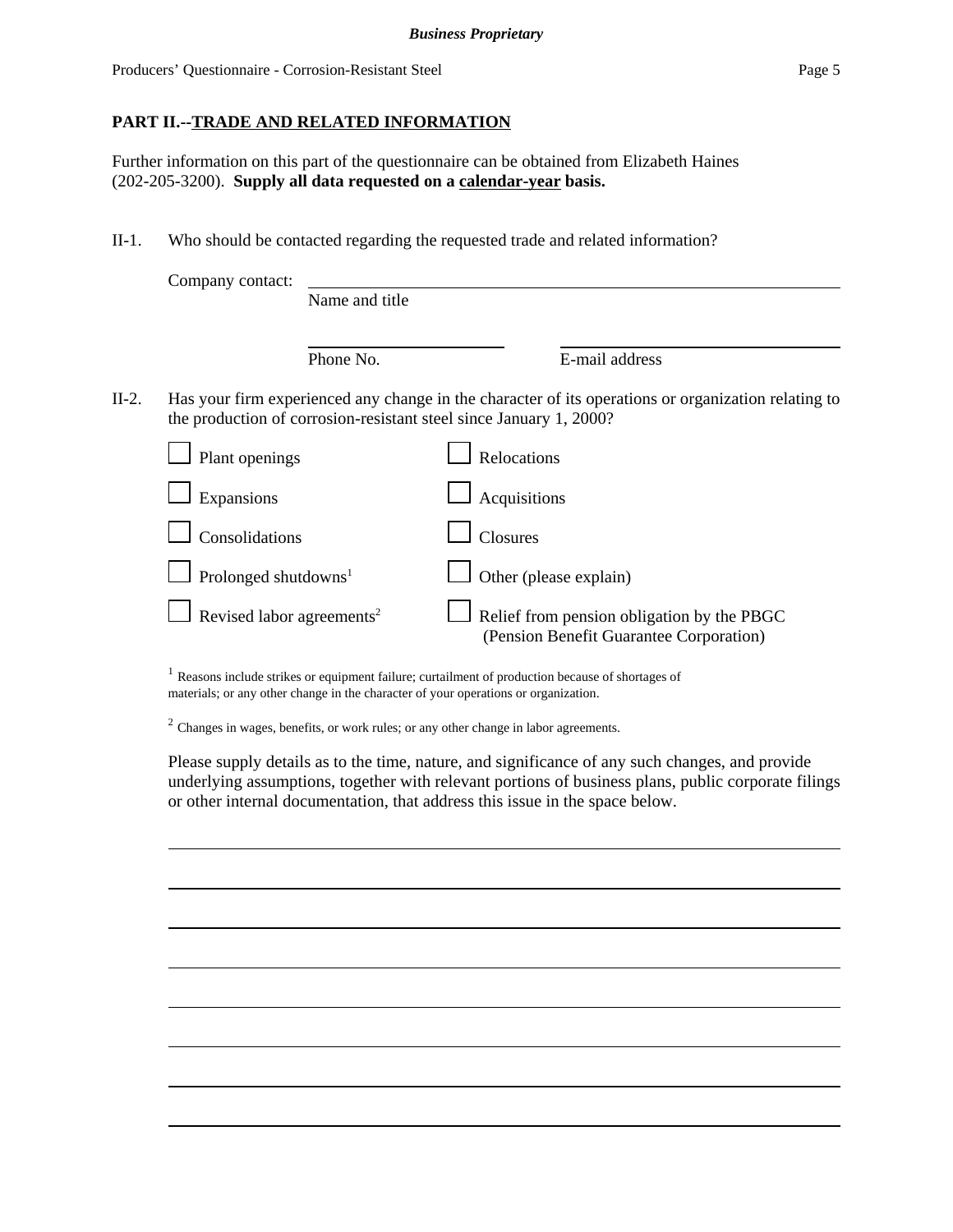| N <sub>o</sub>         | noted above) relating to the production of corrosion-resistant steel in the future?<br>address this issue.                                                                            | Yes--Supply details as to the time, nature, and significance of such<br>changes and provide underlying assumptions, along with relevant<br>portions of business plans or other supporting documentation, that                                                                                                                                                                                                                                                            |
|------------------------|---------------------------------------------------------------------------------------------------------------------------------------------------------------------------------------|--------------------------------------------------------------------------------------------------------------------------------------------------------------------------------------------------------------------------------------------------------------------------------------------------------------------------------------------------------------------------------------------------------------------------------------------------------------------------|
|                        | noted above) relating to the production of corrosion-resistant steel in the future if the<br>countries were to be revoked? If your response differs for any country, please indicate. | Would your firm anticipate any changes in the character of your operations or organization (as<br>countervailing duty and/or antidumping duty orders on corrosion-resistant steel from the subject                                                                                                                                                                                                                                                                       |
| N <sub>o</sub>         |                                                                                                                                                                                       | Yes--Supply details as to the time, nature, and significance of such<br>changes and provide underlying assumptions, along with relevant                                                                                                                                                                                                                                                                                                                                  |
|                        | address this issue.                                                                                                                                                                   | portions of business plans or other supporting documentation, that                                                                                                                                                                                                                                                                                                                                                                                                       |
| operations since 2000? |                                                                                                                                                                                       | resistant capacity, or made other corrosion-resistant-specific investments to improve your                                                                                                                                                                                                                                                                                                                                                                               |
| $\overline{\text{No}}$ | States or that project ROI levels for the investments.                                                                                                                                | investment plans that relate to the market for corrosion-resistant in the United                                                                                                                                                                                                                                                                                                                                                                                         |
|                        | corrosion-resistant steel?                                                                                                                                                            | Has your firm added capacity to produce corrosion-resistant, announced plans to add corrosion-<br>Yes-Provide any analyses or projections prepared in connection with your<br>Has your firm since January 1, 2000 produced, or does your firm anticipate producing in the<br>future, other products on the same equipment and machinery used in the production of corrosion-<br>resistant steel and/or using the same production and related workers employed to produce |
| N <sub>o</sub>         | Yes--List the following information.                                                                                                                                                  | Basis for allocation of capacity and                                                                                                                                                                                                                                                                                                                                                                                                                                     |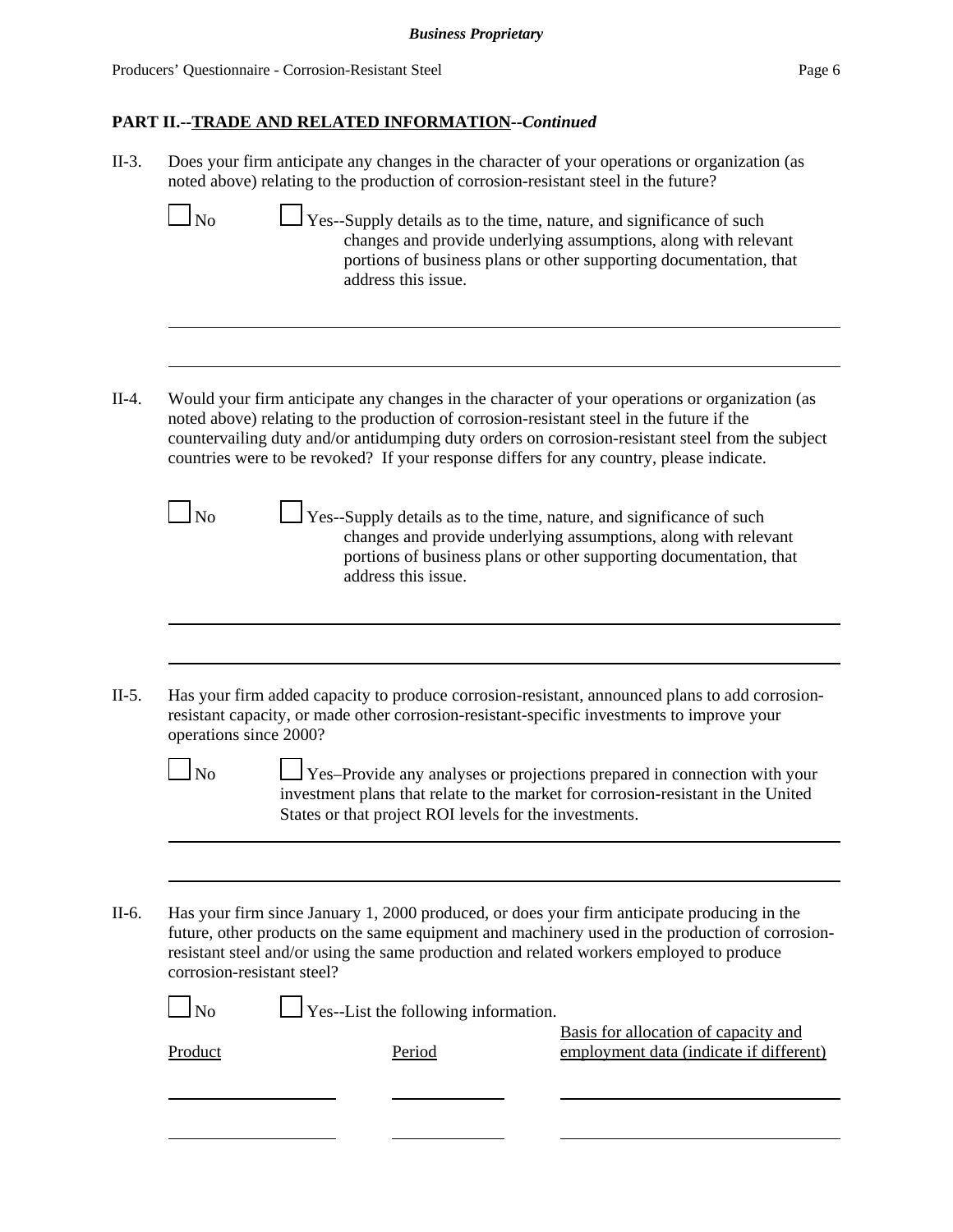II-7. **Corrosion-resistant steel**.--Please report your firm's production capability (capacity) and actual production of corrosion-resistant steel in your establishment(s).

| <b>Item</b>                                                                                                                                                   | Calendar<br>vear 2005 | <b>Jan.-June 2005</b> | Jan.-June 2006 |
|---------------------------------------------------------------------------------------------------------------------------------------------------------------|-----------------------|-----------------------|----------------|
| Average production capacity for all subject<br>and nonsubject corrosion-resistant steel<br>(short tons) (Exclude terne, tin, tin-free<br>steel, and chromium) |                       |                       |                |
| Production of subject electrolytic<br>galvanized corrosion-resistant steel<br>(short tons)                                                                    |                       |                       |                |
| Production of subject hot-dip<br>galvanized corrosion resistant steel<br>(including galvannealed) (short tons)                                                |                       |                       |                |
| Production of other subject corrosion-<br>resistant steel (aluminized, zinc-<br>aluminum, electrolytic coatings other<br>than zinc, etc.) (short tons)        |                       |                       |                |
| Production of specifically excluded<br>corrosion-resistant steel (see<br>Instructions, pp. 10-21) (short tons)                                                |                       |                       |                |
| Production of micro-alloy corrosion<br>resistant steel (short tons)                                                                                           |                       |                       |                |
| Production of other nonsubject alloy<br>and stainless steel corrosion resistant steel<br>(short tons)                                                         |                       |                       |                |
| Total production of corrosion resistant steel                                                                                                                 |                       |                       |                |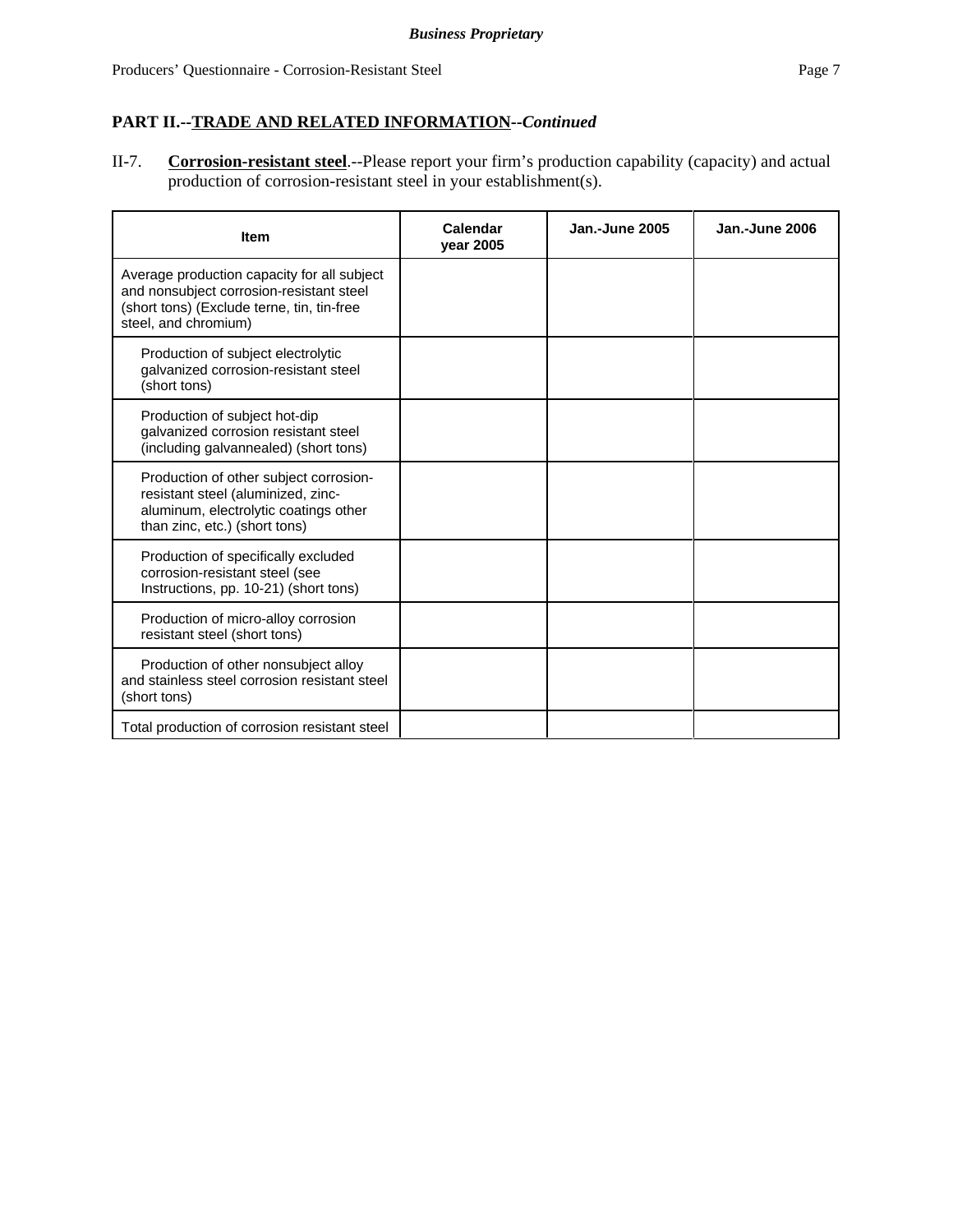II-8. Please describe the constraint(s) that set the limit(s) on your production capacity for corrosionresistant steel.

II-9. Is your firm able to switch production between corrosion-resistant steel and other products in response to a relative change in the price of corrosion-resistant steel vis-a-vis the price of other products, using the same equipment and labor?

 No Yes--Please identify the other products, the approximate time and cost involved in switching, and the minimum relative price change required for your firm to switch production to or from corrosion-resistant steel.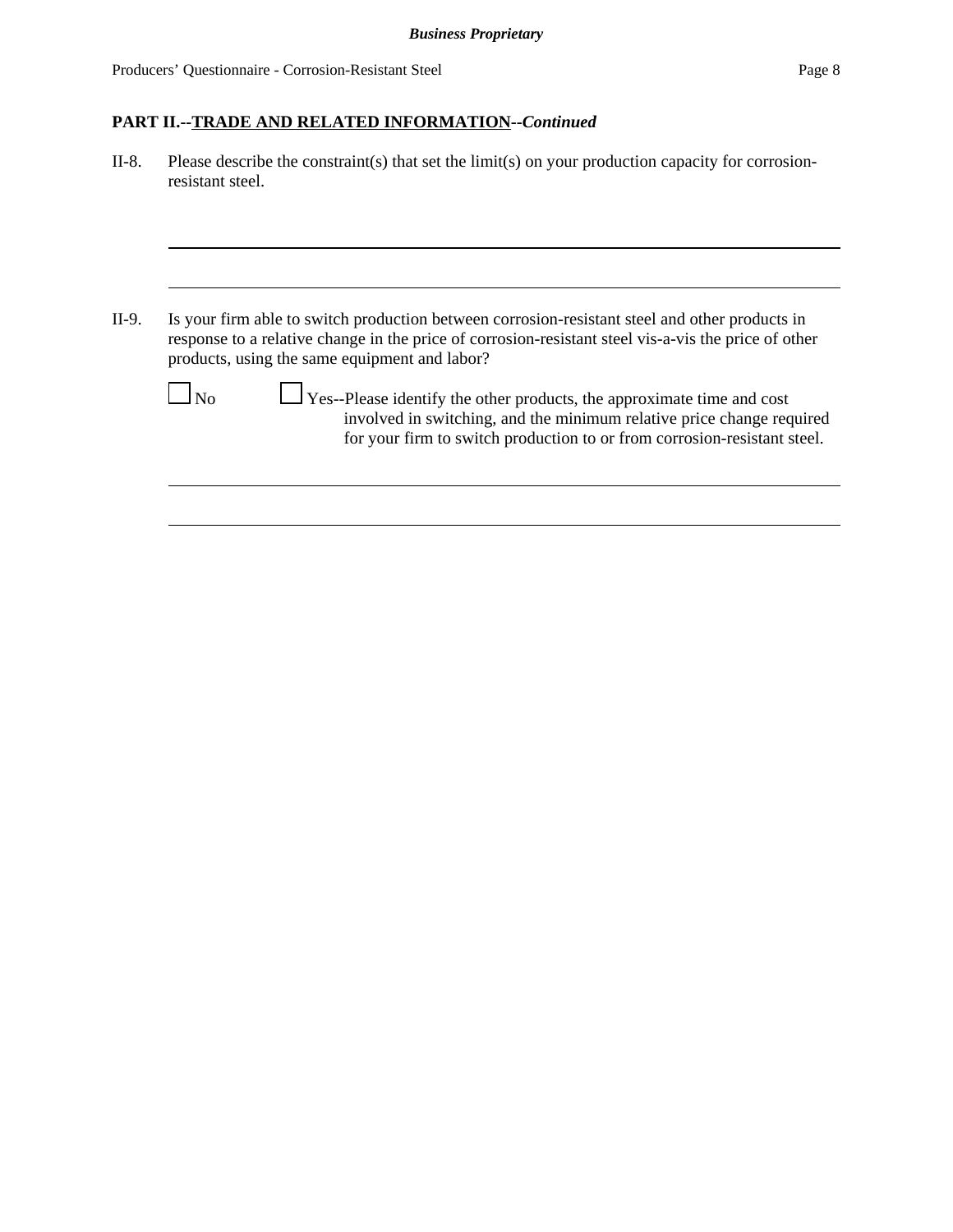## Producers' Questionnaire - Corrosion-Resistant Steel Page 9

#### **PART II.--TRADE AND RELATED INFORMATION--***Continued*

II-10a. Report your firm's production capacity, production, shipments, inventories, and employment related to the production of corrosionresistant steel in your U.S. establishment(s) during the specified periods.

| (Quantity in short tons, value in \$1,000)                                                                                                                                                                                                                                                                                                                                                                                                                                                                                                                                                                                   |      |      |      |      |      |      |
|------------------------------------------------------------------------------------------------------------------------------------------------------------------------------------------------------------------------------------------------------------------------------------------------------------------------------------------------------------------------------------------------------------------------------------------------------------------------------------------------------------------------------------------------------------------------------------------------------------------------------|------|------|------|------|------|------|
| Item                                                                                                                                                                                                                                                                                                                                                                                                                                                                                                                                                                                                                         | 2000 | 2001 | 2002 | 2003 | 2004 | 2005 |
| <b>AVERAGE PRODUCTION CAPACITY<sup>1</sup></b> (quantity)                                                                                                                                                                                                                                                                                                                                                                                                                                                                                                                                                                    |      |      |      |      |      |      |
| <b>BEGINNING-OF-PERIOD INVENTORIES (quantity)</b>                                                                                                                                                                                                                                                                                                                                                                                                                                                                                                                                                                            |      |      |      |      |      |      |
| <b>PRODUCTION</b> (quantity)                                                                                                                                                                                                                                                                                                                                                                                                                                                                                                                                                                                                 |      |      |      |      |      |      |
| <b>U.S. SHIPMENTS:</b>                                                                                                                                                                                                                                                                                                                                                                                                                                                                                                                                                                                                       |      |      |      |      |      |      |
| <b>Commercial shipments:</b>                                                                                                                                                                                                                                                                                                                                                                                                                                                                                                                                                                                                 |      |      |      |      |      |      |
| Quantity of commercial shipments                                                                                                                                                                                                                                                                                                                                                                                                                                                                                                                                                                                             |      |      |      |      |      |      |
| Value of commercial shipments                                                                                                                                                                                                                                                                                                                                                                                                                                                                                                                                                                                                |      |      |      |      |      |      |
| Internal consumption:                                                                                                                                                                                                                                                                                                                                                                                                                                                                                                                                                                                                        |      |      |      |      |      |      |
| Quantity of internal consumption                                                                                                                                                                                                                                                                                                                                                                                                                                                                                                                                                                                             |      |      |      |      |      |      |
| Value <sup>2</sup> of internal consumption                                                                                                                                                                                                                                                                                                                                                                                                                                                                                                                                                                                   |      |      |      |      |      |      |
| <b>Transfers to related firms:</b>                                                                                                                                                                                                                                                                                                                                                                                                                                                                                                                                                                                           |      |      |      |      |      |      |
| Quantity of transfers to related firms                                                                                                                                                                                                                                                                                                                                                                                                                                                                                                                                                                                       |      |      |      |      |      |      |
| Value <sup>2</sup> of transfers to related firms                                                                                                                                                                                                                                                                                                                                                                                                                                                                                                                                                                             |      |      |      |      |      |      |
| <b>EXPORT SHIPMENTS:3</b>                                                                                                                                                                                                                                                                                                                                                                                                                                                                                                                                                                                                    |      |      |      |      |      |      |
| Quantity of export shipments                                                                                                                                                                                                                                                                                                                                                                                                                                                                                                                                                                                                 |      |      |      |      |      |      |
| Value of export shipments                                                                                                                                                                                                                                                                                                                                                                                                                                                                                                                                                                                                    |      |      |      |      |      |      |
| END-OF-PERIOD INVENTORIES <sup>4</sup> (quantity)                                                                                                                                                                                                                                                                                                                                                                                                                                                                                                                                                                            |      |      |      |      |      |      |
| <b>U.S. SHIPMENTS TO AUTOMOTIVE END-USERS</b><br>(quantity)                                                                                                                                                                                                                                                                                                                                                                                                                                                                                                                                                                  |      |      |      |      |      |      |
| <b>U.S. SHIPMENTS TO CONSTRUCTION END USERS</b><br>(quantity)                                                                                                                                                                                                                                                                                                                                                                                                                                                                                                                                                                |      |      |      |      |      |      |
| U.S. SHIPMENTS TO OTHER END USERS (quantity)                                                                                                                                                                                                                                                                                                                                                                                                                                                                                                                                                                                 |      |      |      |      |      |      |
| <b>U.S. SHIPMENTS TO STEEL SERVICE CENTERS AND</b><br><b>DISTRIBUTORS</b> ( <i>quantity</i> )                                                                                                                                                                                                                                                                                                                                                                                                                                                                                                                                |      |      |      |      |      |      |
| <b>AVERAGE NUMBER OF PRWs</b>                                                                                                                                                                                                                                                                                                                                                                                                                                                                                                                                                                                                |      |      |      |      |      |      |
| <b>HOURS WORKED BY PRWs (1,000 hours)</b>                                                                                                                                                                                                                                                                                                                                                                                                                                                                                                                                                                                    |      |      |      |      |      |      |
| <b>WAGES PAID TO PRWs (value)</b>                                                                                                                                                                                                                                                                                                                                                                                                                                                                                                                                                                                            |      |      |      |      |      |      |
| <sup>1</sup> The production capacity (see definitions in instruction booklet) reported is based on operating<br>hours per week,<br>weeks per year. Please describe the methodology used to calculate production capacity, and explain any changes in reported<br>capacity (use additional pages as necessary).<br><sup>2</sup> Internal consumption and transfers to related firms must be valued at fair market value. In the event that you use a different<br>basis for valuing these transactions, please specify that basis (e.g., cost, cost plus, etc.) and provide value data using that basis<br>for 2000-05 below: |      |      |      |      |      |      |
| <sup>3</sup> Identify your principal export markets:<br><sup>4</sup> Reconciliation of data.--Please note that the quantities reported above should reconcile as follows: beginning-of-period<br>inventories, plus production, less total shipments, equals end-of-period inventories. Do the data reported reconcile?<br>No--Please explain:<br>Yes                                                                                                                                                                                                                                                                         |      |      |      |      |      |      |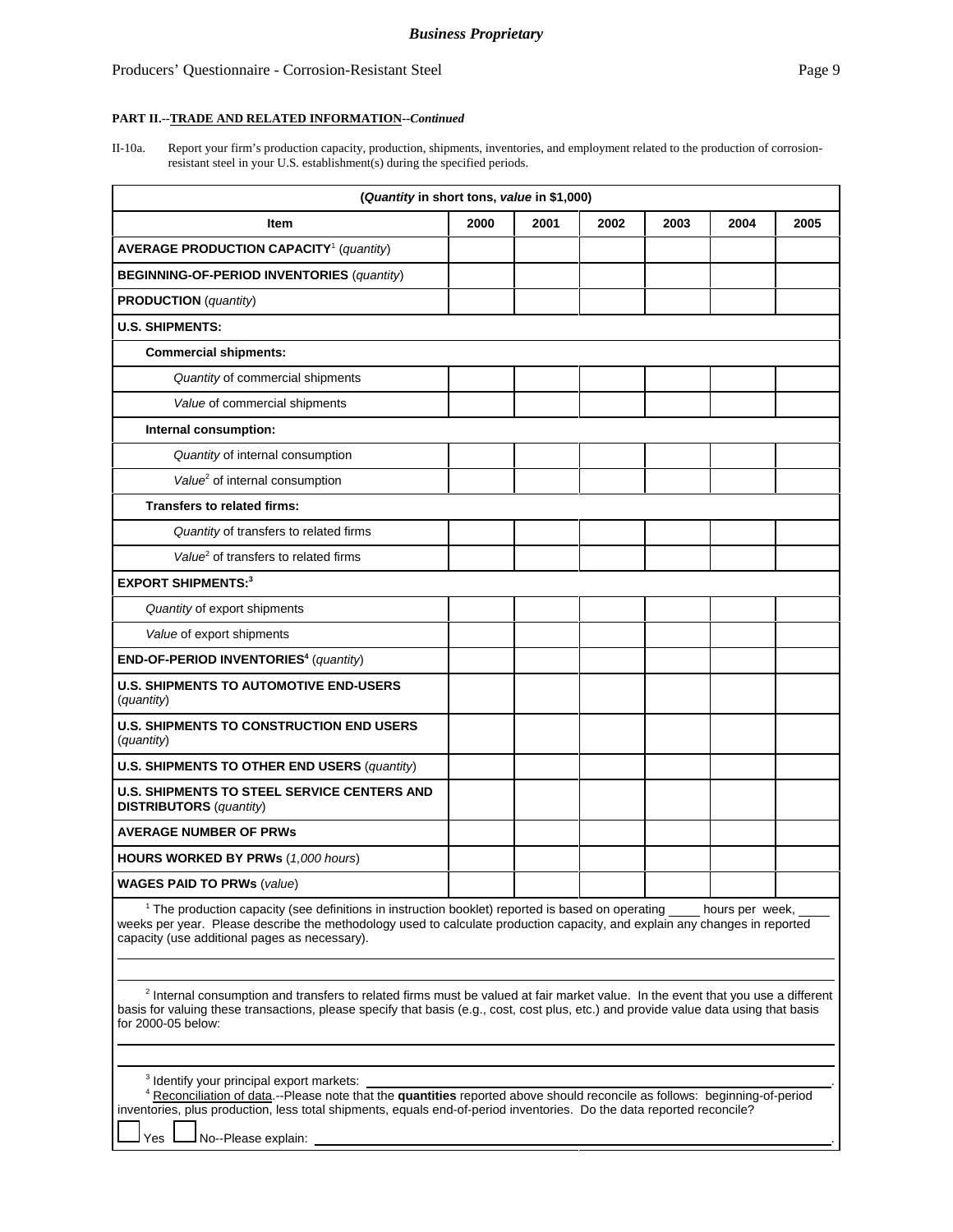| II-10b. Report your firm's production capacity, production, shipments, inventories, and employment related to the production |
|------------------------------------------------------------------------------------------------------------------------------|
| of corrosion-resistant steel in your U.S. establishment(s) during the specified periods.                                     |

| (Quantity in short tons, value in \$1,000)                                                                                                                                                                                                                                                                                    |                   |                   |  |  |
|-------------------------------------------------------------------------------------------------------------------------------------------------------------------------------------------------------------------------------------------------------------------------------------------------------------------------------|-------------------|-------------------|--|--|
| Item                                                                                                                                                                                                                                                                                                                          | January-June 2005 | January-June 2006 |  |  |
| <b>AVERAGE PRODUCTION CAPACITY<sup>1</sup></b> (quantity)                                                                                                                                                                                                                                                                     |                   |                   |  |  |
| <b>BEGINNING-OF-PERIOD INVENTORIES (quantity)</b>                                                                                                                                                                                                                                                                             |                   |                   |  |  |
| <b>PRODUCTION</b> (quantity)                                                                                                                                                                                                                                                                                                  |                   |                   |  |  |
| <b>U.S. SHIPMENTS:</b>                                                                                                                                                                                                                                                                                                        |                   |                   |  |  |
| <b>Commercial shipments:</b>                                                                                                                                                                                                                                                                                                  |                   |                   |  |  |
| Quantity of commercial shipments                                                                                                                                                                                                                                                                                              |                   |                   |  |  |
| Value of commercial shipments                                                                                                                                                                                                                                                                                                 |                   |                   |  |  |
| Internal consumption:                                                                                                                                                                                                                                                                                                         |                   |                   |  |  |
| Quantity of internal consumption                                                                                                                                                                                                                                                                                              |                   |                   |  |  |
| Value <sup>2</sup> of internal consumption                                                                                                                                                                                                                                                                                    |                   |                   |  |  |
| Transfers to related firms:                                                                                                                                                                                                                                                                                                   |                   |                   |  |  |
| Quantity of transfers to related firms                                                                                                                                                                                                                                                                                        |                   |                   |  |  |
| Value <sup>2</sup> of transfers to related firms                                                                                                                                                                                                                                                                              |                   |                   |  |  |
| <b>EXPORT SHIPMENTS:3</b>                                                                                                                                                                                                                                                                                                     |                   |                   |  |  |
| Quantity of export shipments                                                                                                                                                                                                                                                                                                  |                   |                   |  |  |
| Value of export shipments                                                                                                                                                                                                                                                                                                     |                   |                   |  |  |
| END-OF-PERIOD INVENTORIES <sup>4</sup> (quantity)                                                                                                                                                                                                                                                                             |                   |                   |  |  |
| <b>U.S. SHIPMENTS TO AUTOMOTIVE END-USERS</b><br>(quantity)                                                                                                                                                                                                                                                                   |                   |                   |  |  |
| <b>U.S. SHIPMENTS TO CONSTRUCTION END USERS</b><br>(quantity)                                                                                                                                                                                                                                                                 |                   |                   |  |  |
| U.S. SHIPMENTS TO OTHER END USERS (quantity)                                                                                                                                                                                                                                                                                  |                   |                   |  |  |
| <b>U.S. SHIPMENTS TO STEEL SERVICE CENTERS AND</b><br><b>DISTRIBUTORS</b> (quantity)                                                                                                                                                                                                                                          |                   |                   |  |  |
| <b>AVERAGE NUMBER OF PRWS</b>                                                                                                                                                                                                                                                                                                 |                   |                   |  |  |
| <b>HOURS WORKED BY PRWs</b> (1,000 hours)                                                                                                                                                                                                                                                                                     |                   |                   |  |  |
| <b>WAGES PAID TO PRWs (value)</b>                                                                                                                                                                                                                                                                                             |                   |                   |  |  |
| <sup>1</sup> The production capacity (see definitions in instruction booklet) reported is based on operating<br>hours per week,<br>weeks per year. Please describe the methodology used to calculate production capacity, and explain any changes in reported<br>capacity (use additional pages as necessary).                |                   |                   |  |  |
| <sup>2</sup> Internal consumption and transfers to related firms must be valued at fair market value. In the event that you use a different<br>basis for valuing these transactions, please specify that basis (e.g., cost, cost plus, etc.) and provide value data using that basis<br>for January-June 2005 and 2006 below: |                   |                   |  |  |

3 Identify your principal export markets: . 4 Reconciliation of data.--Please note that the **quantities** reported above should reconcile as follows: beginning-of-period inventories, plus production, less total shipments, equals end-of-period inventories. Do the data reported reconcile?

Yes **No--Please** explain: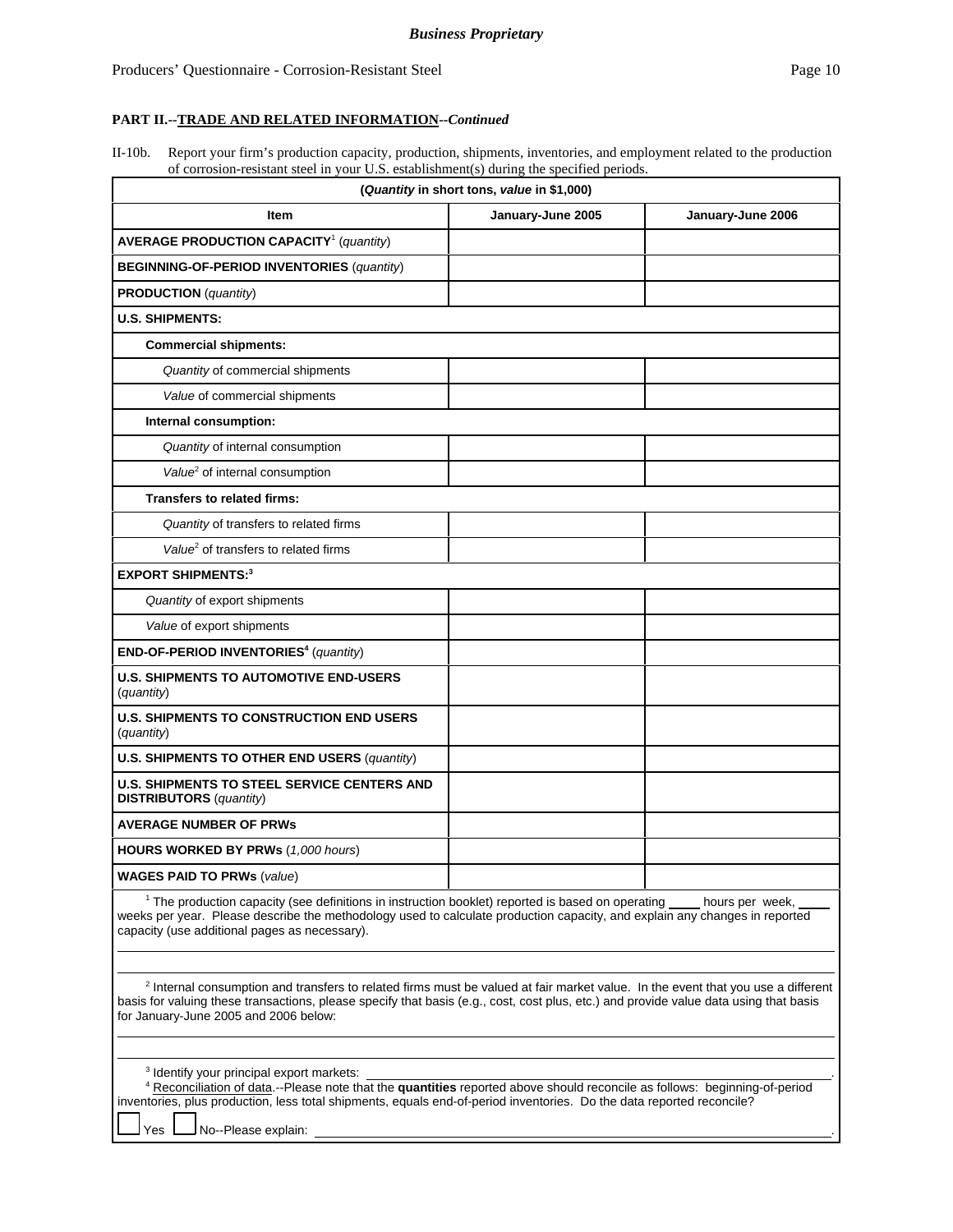II-11. If you reported transfers to related firms in question II-10, please indicate the nature of the relationship between your firm and the related firms (e.g., joint venture, wholly owned subsidiary), whether the transfers were priced at market value or by a non-market formula, whether your firm retained marketing rights to all transfers, and whether the related firms also processed inputs from sources other than your firm.

### II-12. Please report your firm's U.S. shipments of the specified corrosion-resistant steel products.

| Type of sale             | 2005 | <b>Jan.-June 2005</b> | Jan.-June 2006 |  |  |  |  |  |
|--------------------------|------|-----------------------|----------------|--|--|--|--|--|
| (Quantity in short tons) |      |                       |                |  |  |  |  |  |
| Pre-painted by your firm |      |                       |                |  |  |  |  |  |
| Toll painted             |      |                       |                |  |  |  |  |  |
| Sold unpainted           |      |                       |                |  |  |  |  |  |

II-13. Please report your firm's U.S. shipments of the specified corrosion-resistant steel products.

| Type of sale             | 2005 | Jan.-June 2005 | Jan.-June 2006 |  |  |  |  |  |  |
|--------------------------|------|----------------|----------------|--|--|--|--|--|--|
| (Quantity in short tons) |      |                |                |  |  |  |  |  |  |
| Exposed (Automotive)     |      |                |                |  |  |  |  |  |  |
| Unexposed (Automotive)   |      |                |                |  |  |  |  |  |  |
| Other                    |      |                |                |  |  |  |  |  |  |

II-14. Please report your firm's U.S. shipments of the specified corrosion-resistant steel products.

| Type of sale             | 2005 | <b>Jan.-June 2005</b> | <b>Jan.-June 2006</b> |  |  |  |  |  |
|--------------------------|------|-----------------------|-----------------------|--|--|--|--|--|
| (Quantity in short tons) |      |                       |                       |  |  |  |  |  |
| Galvanized               |      |                       |                       |  |  |  |  |  |
| Galvannealed             |      |                       |                       |  |  |  |  |  |
| Other                    |      |                       |                       |  |  |  |  |  |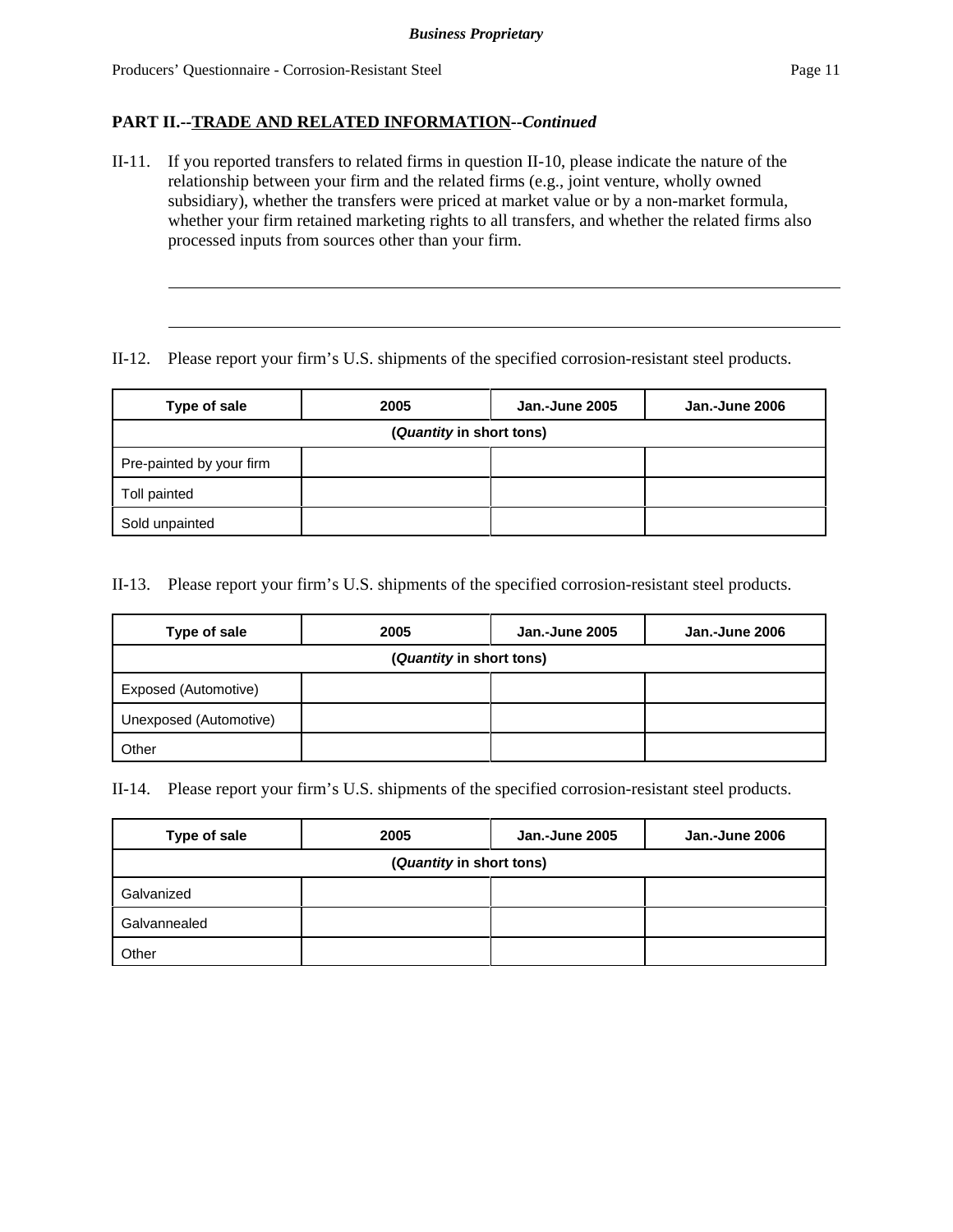#### *Business Proprietary*

#### **PART II.--TRADE AND RELATED INFORMATION--***Continued*

II-15. Other than direct imports, has your firm otherwise purchased corrosion-resistant flat products since January 1, 2000? (See definitions in the instruction booklet.)

 $\Box$  No Yes--Report such purchases below for the specified periods.<sup>1</sup>

| (Quantity in short tons, value in \$1,000)                                                                                                                                          |                                                                                                                            |      |      |      |      |      |                       |                       |
|-------------------------------------------------------------------------------------------------------------------------------------------------------------------------------------|----------------------------------------------------------------------------------------------------------------------------|------|------|------|------|------|-----------------------|-----------------------|
| Item                                                                                                                                                                                | 2000                                                                                                                       | 2001 | 2002 | 2003 | 2004 | 2005 | Jan.-<br>June<br>2005 | Jan.-<br>June<br>2006 |
| PURCHASES FROM U.S. IMPORTERS <sup>2</sup> OF PRODUCT FROM--                                                                                                                        |                                                                                                                            |      |      |      |      |      |                       |                       |
| Australia:                                                                                                                                                                          |                                                                                                                            |      |      |      |      |      |                       |                       |
| Quantity                                                                                                                                                                            |                                                                                                                            |      |      |      |      |      |                       |                       |
| Value                                                                                                                                                                               |                                                                                                                            |      |      |      |      |      |                       |                       |
| Canada:                                                                                                                                                                             |                                                                                                                            |      |      |      |      |      |                       |                       |
| Quantity                                                                                                                                                                            |                                                                                                                            |      |      |      |      |      |                       |                       |
| Value                                                                                                                                                                               |                                                                                                                            |      |      |      |      |      |                       |                       |
| France:                                                                                                                                                                             |                                                                                                                            |      |      |      |      |      |                       |                       |
| Quantity                                                                                                                                                                            |                                                                                                                            |      |      |      |      |      |                       |                       |
| Value                                                                                                                                                                               |                                                                                                                            |      |      |      |      |      |                       |                       |
| Germany:                                                                                                                                                                            |                                                                                                                            |      |      |      |      |      |                       |                       |
| Quantity                                                                                                                                                                            |                                                                                                                            |      |      |      |      |      |                       |                       |
| Value                                                                                                                                                                               |                                                                                                                            |      |      |      |      |      |                       |                       |
| Japan:                                                                                                                                                                              |                                                                                                                            |      |      |      |      |      |                       |                       |
| Quantity                                                                                                                                                                            |                                                                                                                            |      |      |      |      |      |                       |                       |
| Value                                                                                                                                                                               |                                                                                                                            |      |      |      |      |      |                       |                       |
| Korea:                                                                                                                                                                              |                                                                                                                            |      |      |      |      |      |                       |                       |
| Quantity                                                                                                                                                                            |                                                                                                                            |      |      |      |      |      |                       |                       |
| Value                                                                                                                                                                               |                                                                                                                            |      |      |      |      |      |                       |                       |
| ALL OTHER COUNTRIES:                                                                                                                                                                |                                                                                                                            |      |      |      |      |      |                       |                       |
| Quantity                                                                                                                                                                            |                                                                                                                            |      |      |      |      |      |                       |                       |
| Value                                                                                                                                                                               |                                                                                                                            |      |      |      |      |      |                       |                       |
| PURCHASES FROM DOMESTIC PRODUCERS: <sup>2</sup>                                                                                                                                     |                                                                                                                            |      |      |      |      |      |                       |                       |
| Quantity                                                                                                                                                                            |                                                                                                                            |      |      |      |      |      |                       |                       |
| Value                                                                                                                                                                               |                                                                                                                            |      |      |      |      |      |                       |                       |
| PURCHASES FROM OTHER SOURCES:2                                                                                                                                                      |                                                                                                                            |      |      |      |      |      |                       |                       |
| Quantity                                                                                                                                                                            |                                                                                                                            |      |      |      |      |      |                       |                       |
| Value                                                                                                                                                                               |                                                                                                                            |      |      |      |      |      |                       |                       |
|                                                                                                                                                                                     | <sup>1</sup> Please indicate your reasons for purchasing this product. If your reasons differ by source, please elaborate. |      |      |      |      |      |                       |                       |
|                                                                                                                                                                                     |                                                                                                                            |      |      |      |      |      |                       |                       |
| <sup>2</sup> Please list the name of the firm(s) from which you purchased this product. If your suppliers differ by source, please<br>identify the source for each listed supplier. |                                                                                                                            |      |      |      |      |      |                       |                       |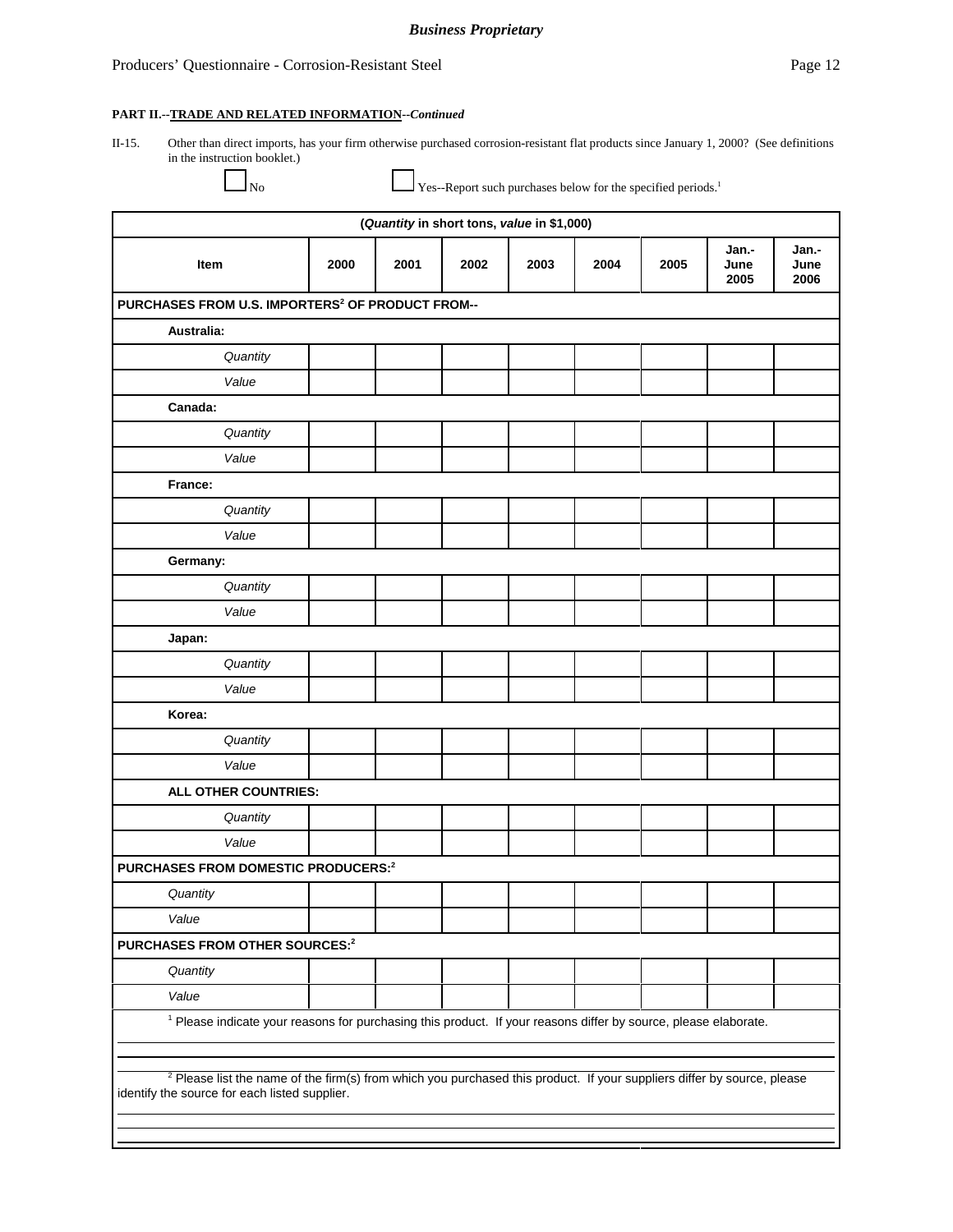II-16. Does your firm produce corrosion-resistant steel in a foreign trade zone (FTZ)?

 $\Box$  No  $\Box$  Yes--Identify FTZ(s):

II-17. Since January 1, 2000, has your firm imported corrosion-resistant steel?

# No Yes--*COMPLETE AND RETURN THE ENCLOSED IMPORTERS' QUESTIONNAIRE*

II-18. Describe the significance of the existing countervailing duty and/or antidumping duty orders covering imports of corrosion-resistant steel from subject countries in terms of its effect on your firm's production capacity, production, U.S. shipments, inventories, purchases, employment, revenues, costs, profits, cash flow, capital expenditures, research and development expenditures, and asset values. You may wish to compare your firm's operations before and after the imposition of the order. Please indicate if your response differs by country.

II-19. Would your firm anticipate any changes in its production capacity, production, U.S. shipments, inventories, purchases, employment, revenues, costs, profits, cash flow, capital expenditures, research and development expenditures, or asset values relating to the production of corrosionresistant steel in the future if the countervailing duty and/or antidumping duty orders on corrosion-resistant steel from subject countries were to be revoked? Please indicate if your response differs by country.

 $\Box$  No  $\Box$  Yes--Supply details as to the time, nature, and significance of such changes and provide underlying assumptions, along with relevant portions of business plans or other supporting documentation, for any trends or projections you may provide.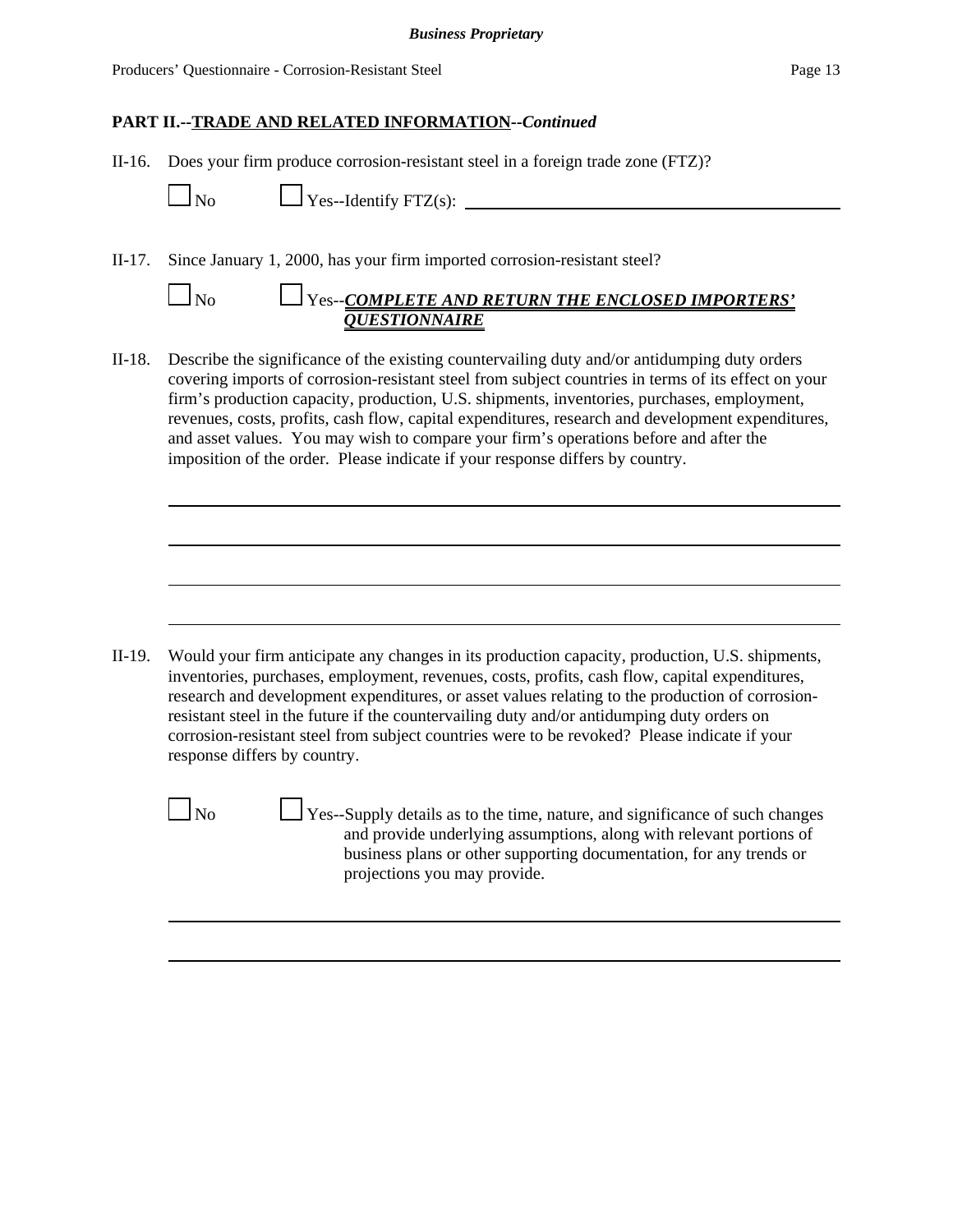II-20. Since January 1, 2000, has your firm been involved in a toll agreement (see definition in the instruction booklet) regarding the production of corrosion-resistant steel?

No Yes--Name firm(s):

Specify in which capacity you serve for each toll agreement –toller or tollee?

If your firm is a toll producer of corrosion-resistant steel, please complete question II-21.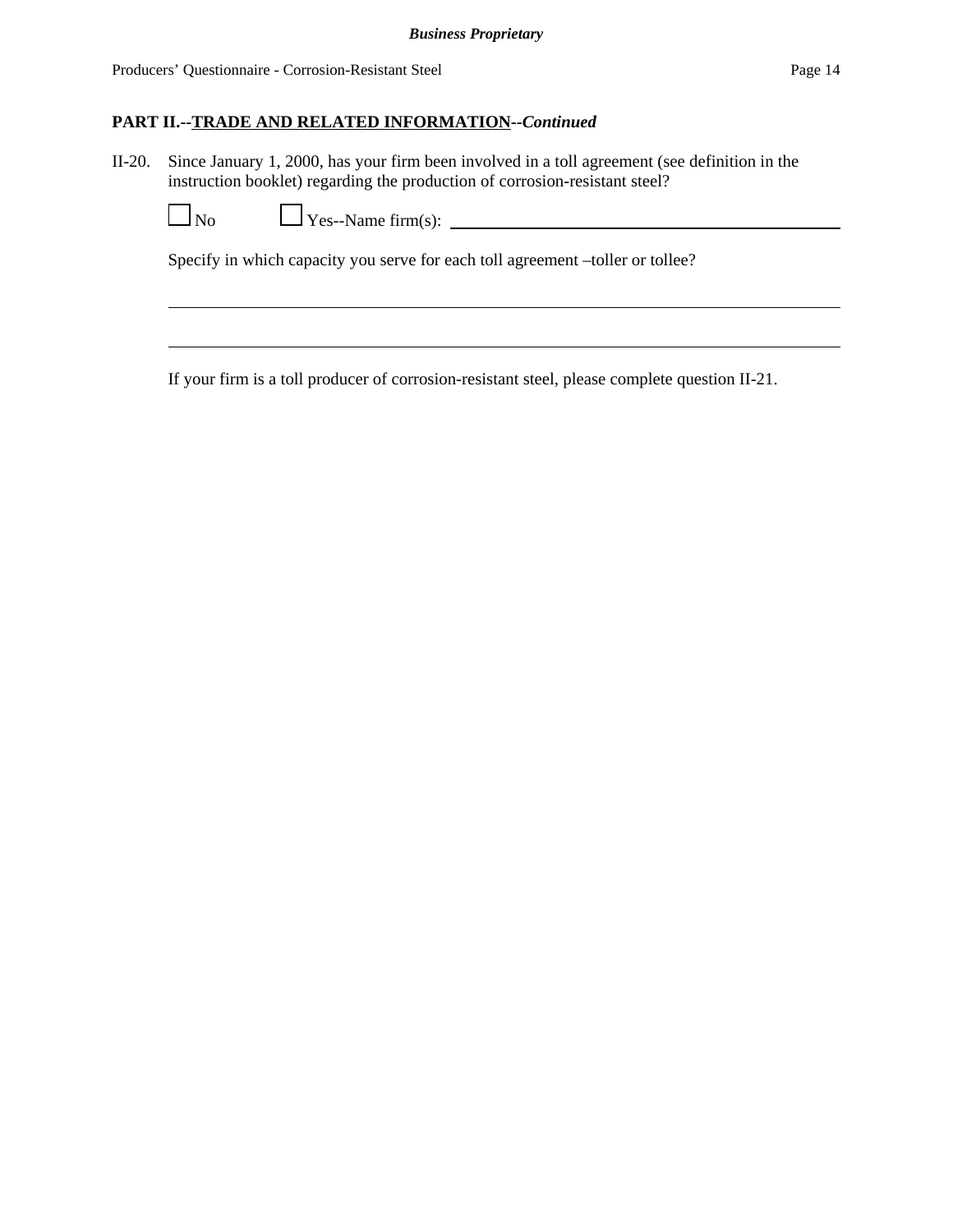#### II-21. **Toll processors: Toll conversion of corrosion-resistant steel.**–For the operations of your U.S. establishment(s), report the information requested below.

| (Quantity in short tons, value in \$1,000)                                      |                                                                                                                                                                                                                                                                                                                                                      |      |      |      |      |      |                   |                   |
|---------------------------------------------------------------------------------|------------------------------------------------------------------------------------------------------------------------------------------------------------------------------------------------------------------------------------------------------------------------------------------------------------------------------------------------------|------|------|------|------|------|-------------------|-------------------|
| Item                                                                            | 2000                                                                                                                                                                                                                                                                                                                                                 | 2001 | 2002 | 2003 | 2004 | 2005 | Jan.-June<br>2005 | Jan.-June<br>2006 |
| Average production capability<br>Quantity                                       |                                                                                                                                                                                                                                                                                                                                                      |      |      |      |      |      |                   |                   |
| Production<br>Quantity                                                          |                                                                                                                                                                                                                                                                                                                                                      |      |      |      |      |      |                   |                   |
| Value                                                                           |                                                                                                                                                                                                                                                                                                                                                      |      |      |      |      |      |                   |                   |
| Converted for U.S. mills: 12<br>Quantity                                        |                                                                                                                                                                                                                                                                                                                                                      |      |      |      |      |      |                   |                   |
| Value                                                                           |                                                                                                                                                                                                                                                                                                                                                      |      |      |      |      |      |                   |                   |
| Converted forr U.S. service<br>centers: $12$<br>Quantity                        |                                                                                                                                                                                                                                                                                                                                                      |      |      |      |      |      |                   |                   |
| Value                                                                           |                                                                                                                                                                                                                                                                                                                                                      |      |      |      |      |      |                   |                   |
| <b>Converted for foreign</b><br>producers/U.S. importers: 12<br>Quantity        |                                                                                                                                                                                                                                                                                                                                                      |      |      |      |      |      |                   |                   |
| Value                                                                           |                                                                                                                                                                                                                                                                                                                                                      |      |      |      |      |      |                   |                   |
| Converted for other U.S.<br>customers: $12$<br>Quantity                         |                                                                                                                                                                                                                                                                                                                                                      |      |      |      |      |      |                   |                   |
| Value                                                                           |                                                                                                                                                                                                                                                                                                                                                      |      |      |      |      |      |                   |                   |
| Average number of PRWs                                                          |                                                                                                                                                                                                                                                                                                                                                      |      |      |      |      |      |                   |                   |
| <b>Hours worked by PRWs</b><br>$(1,000$ hours)                                  |                                                                                                                                                                                                                                                                                                                                                      |      |      |      |      |      |                   |                   |
| <b>Wages paid to PRWs</b><br>Value                                              |                                                                                                                                                                                                                                                                                                                                                      |      |      |      |      |      |                   |                   |
| Financial information based on<br>calendar year / fiscal year ending Dec. 31 or |                                                                                                                                                                                                                                                                                                                                                      |      |      |      |      |      |                   |                   |
| Net sales: $12$<br>Quantity                                                     |                                                                                                                                                                                                                                                                                                                                                      |      |      |      |      |      |                   |                   |
| Value                                                                           |                                                                                                                                                                                                                                                                                                                                                      |      |      |      |      |      |                   |                   |
| Cost of goods sold<br>Value                                                     |                                                                                                                                                                                                                                                                                                                                                      |      |      |      |      |      |                   |                   |
| <b>SG&amp;A expenses</b><br>Value                                               |                                                                                                                                                                                                                                                                                                                                                      |      |      |      |      |      |                   |                   |
| Operating income or (loss)<br>Value                                             |                                                                                                                                                                                                                                                                                                                                                      |      |      |      |      |      |                   |                   |
| <b>Capital expenditures</b><br>Value                                            |                                                                                                                                                                                                                                                                                                                                                      |      |      |      |      |      |                   |                   |
| R&D expenditures<br>Value                                                       |                                                                                                                                                                                                                                                                                                                                                      |      |      |      |      |      |                   |                   |
|                                                                                 | <sup>1</sup> Report your firm's shipments/net sales of corrosion-resistant steel which it converted under a toll agreement with another firm. Quantity refers to<br>the amount of corrosion-resistat steel converted and value refers to your firm's fee for its services.<br><sup>2</sup> Less discounts, returns, allowances, and prepaid freight. |      |      |      |      |      |                   |                   |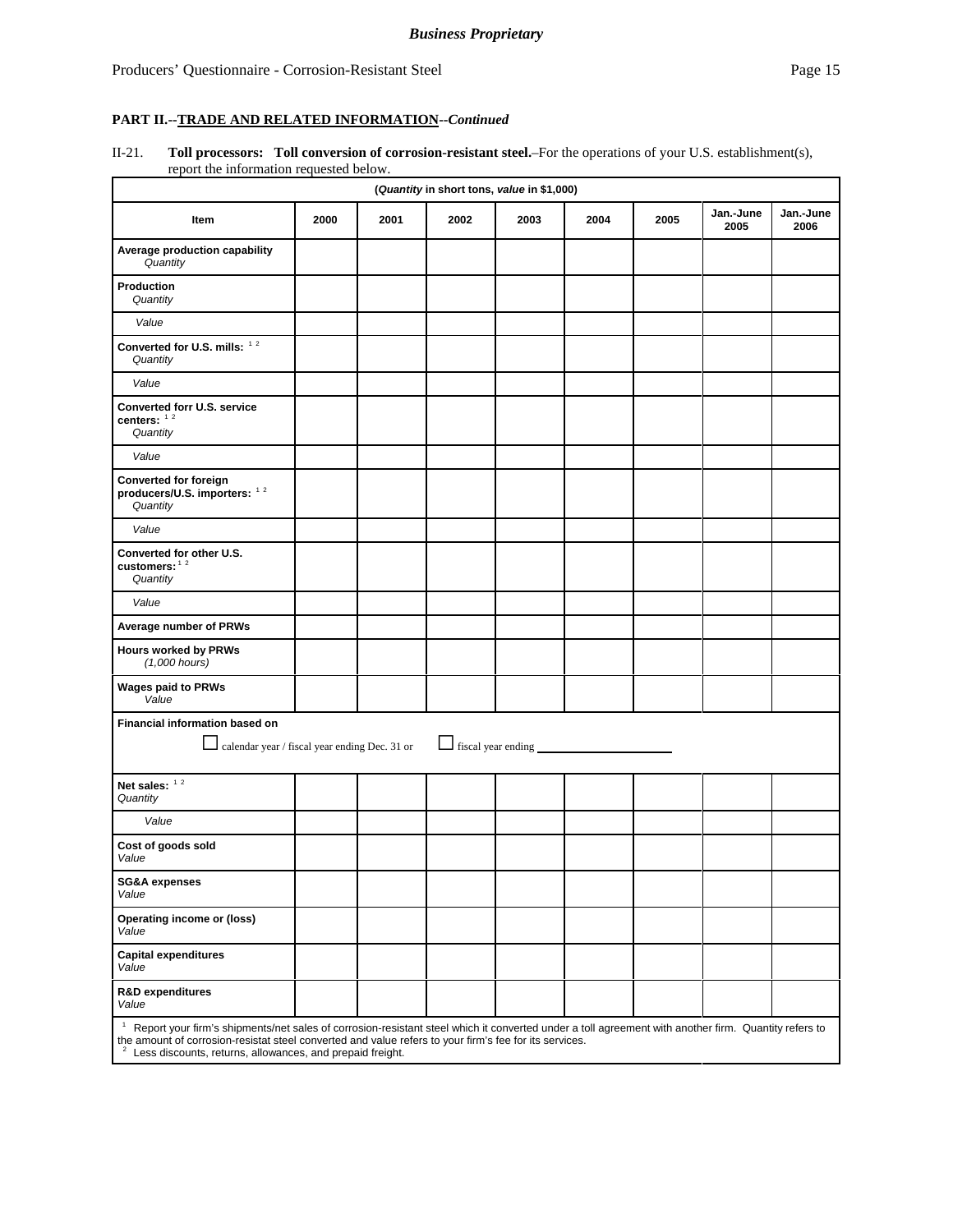## **PART III.--FINANCIAL INFORMATION**

Address questions on this part of the questionnaire to Mary Klir (202-205-3247 or mary.klir@usitc.gov).

III-1. Identify the individual who prepared or has knowledge of the requested financial information.

Company contact:

Phone No. **Fax No.** 

Name and title

E-mail address Company web address

III-2. Briefly describe your financial accounting system.

A. When does your fiscal year end (month and day)? If your fiscal year changed during the period examined, explain below:

- B.1. Describe the lowest level of operations (e.g., plant, division, company-wide) for which financial statements are prepared that include subject merchandise:
	- 2. Does your firm prepare profit/loss statements for the subject merchandise: Yes\_\_No\_\_
	- 3. How often did your firm (or parent company) prepare financial statements (including annual reports, 10Ks)? Please check relevant items below. Audited \_\_\_\_ unaudited \_\_\_\_ annual reports \_\_\_\_ 10Ks \_\_\_\_ 10Qs \_\_\_\_
	- Monthly quarterly semi-annually annually 4. Accounting basis:  $\overline{GAP}$  cash tax other comprehensive (specify)

*Note: The Commission may request that your company submit copies of its financial statements, including internal profit-and-loss statements for the division or product group that includes certain carbon steel products, as well as those statements and worksheets used to compile data for your firm's questionnaire response.*

- III-3. Briefly describe your cost accounting system (e.g., standard cost, job order cost, etc.).
- III-4. Briefly describe your allocation basis, if any, for COGS, SG&A, and interest expense and other income and expenses.

III-5. Other products.--Please list any other products you produced in the facilities in which you produced certain carbon steel products, and provide the share of net sales accounted for by these other products in your most recent fiscal year:

**Product(s)** Share of sales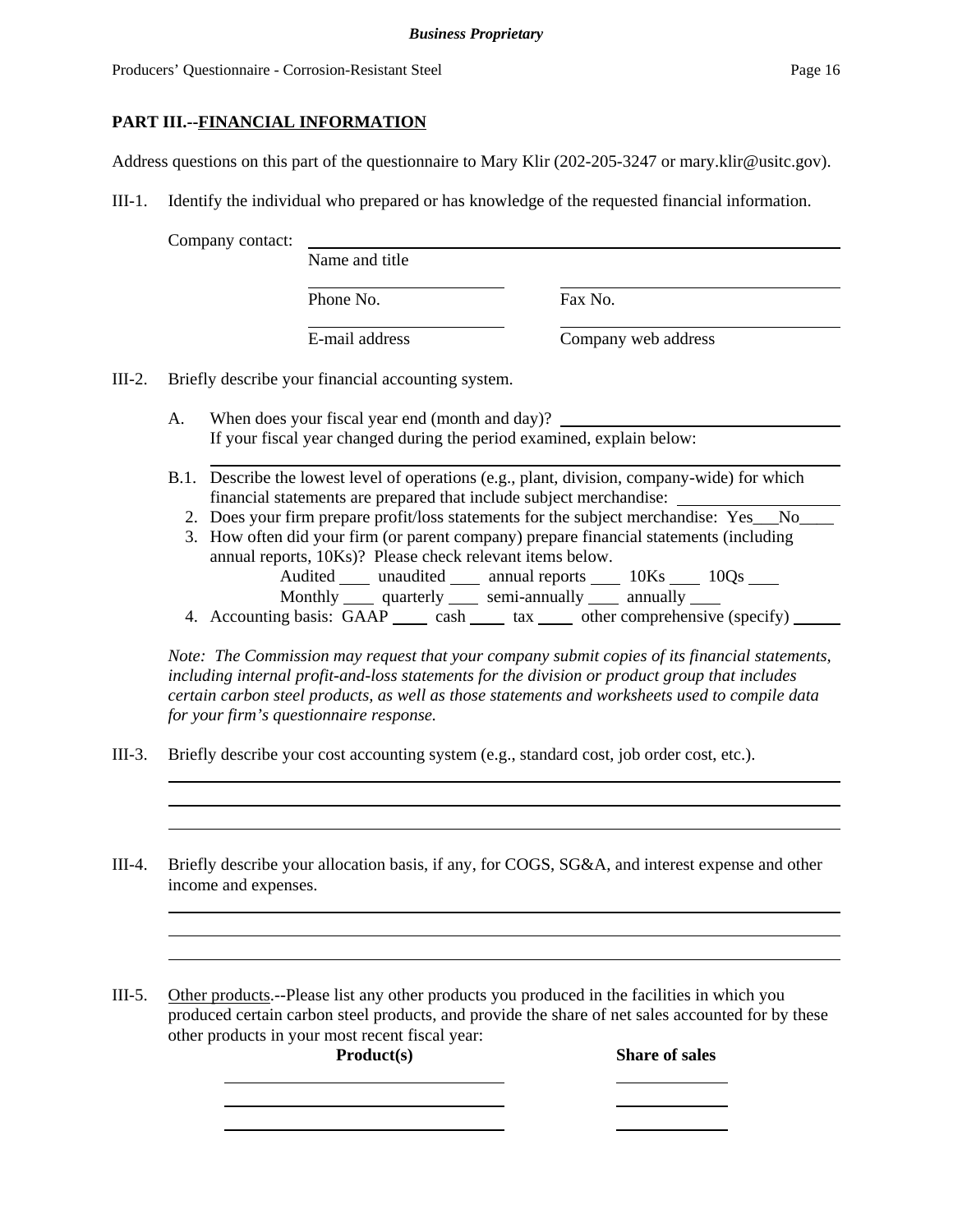#### Producers' Questionnaire - Corrosion-Resistant Steel Page 17

#### **PART III.--FINANCIAL INFORMATION--***Continued*

III-7a. **Operations on corrosion-resistant steel products** --Report the revenue and related cost information requested below on the corrosion-resistant steel operations of your U.S. establishment(s).<sup>1</sup> Do not report resal and transfers to related firms must be valued at fair market value and purchases from related firms must be at cost. Provide data for your six most recently completed fiscal years in chronological order from left to right, and for the specified interim periods. If your firm was involved in tolling operations (either as the toller or as the tollee) please contact Mary Klir at (202) 205-3247 before completing this section of the questionnaire.

| (Quantity in short tons, value in \$1,000)                                          |  |  |  |  |  |  |
|-------------------------------------------------------------------------------------|--|--|--|--|--|--|
| Item                                                                                |  |  |  |  |  |  |
| Net sales quantities: <sup>2</sup>                                                  |  |  |  |  |  |  |
| Commercial sales                                                                    |  |  |  |  |  |  |
| Internal consumption                                                                |  |  |  |  |  |  |
| Transfers to related firms                                                          |  |  |  |  |  |  |
| Total net sales quantities                                                          |  |  |  |  |  |  |
| Net sales values: <sup>2</sup>                                                      |  |  |  |  |  |  |
| <b>Commercial sales</b>                                                             |  |  |  |  |  |  |
| Internal consumption                                                                |  |  |  |  |  |  |
| Transfers to related firms                                                          |  |  |  |  |  |  |
| Total net sales values                                                              |  |  |  |  |  |  |
| Cost of goods sold (including internal consumption and transfers to related firms): |  |  |  |  |  |  |
| Raw materials                                                                       |  |  |  |  |  |  |
| Direct labor                                                                        |  |  |  |  |  |  |
| Other factory costs                                                                 |  |  |  |  |  |  |
| Total cost of goods sold                                                            |  |  |  |  |  |  |
| Gross profit or (loss)                                                              |  |  |  |  |  |  |
| Selling, general, and administrative (SG&A) expenses:                               |  |  |  |  |  |  |
| Selling expenses                                                                    |  |  |  |  |  |  |
| General and administrative expenses                                                 |  |  |  |  |  |  |
| Total SG&A expenses                                                                 |  |  |  |  |  |  |
| <b>Operating income or (loss)</b>                                                   |  |  |  |  |  |  |
| Other income and expenses:                                                          |  |  |  |  |  |  |
| Interest expense                                                                    |  |  |  |  |  |  |
| All other expense items                                                             |  |  |  |  |  |  |
| Continued Dumping and Subsidy Offset Act funds<br>received <sup>3</sup>             |  |  |  |  |  |  |
| All other income items                                                              |  |  |  |  |  |  |
| All other income or expenses, net                                                   |  |  |  |  |  |  |
| Net income or (loss) before income taxes                                            |  |  |  |  |  |  |
| Depreciation/amortization included above                                            |  |  |  |  |  |  |
|                                                                                     |  |  |  |  |  |  |

<sup>1</sup> Include only sales (whether domestic or export) and costs related to your U.S. manufacturing operations.<br><sup>2</sup> Less discounts, returns, allowances, and prepaid freight. The quantities and values should approximate the co shipment quantities and values reported in Part II of this questionnaire.<br><sup>3</sup> Please report funds received under this act in the period(s) in which they were received. Do not report these funds as an

offset to operating expenses.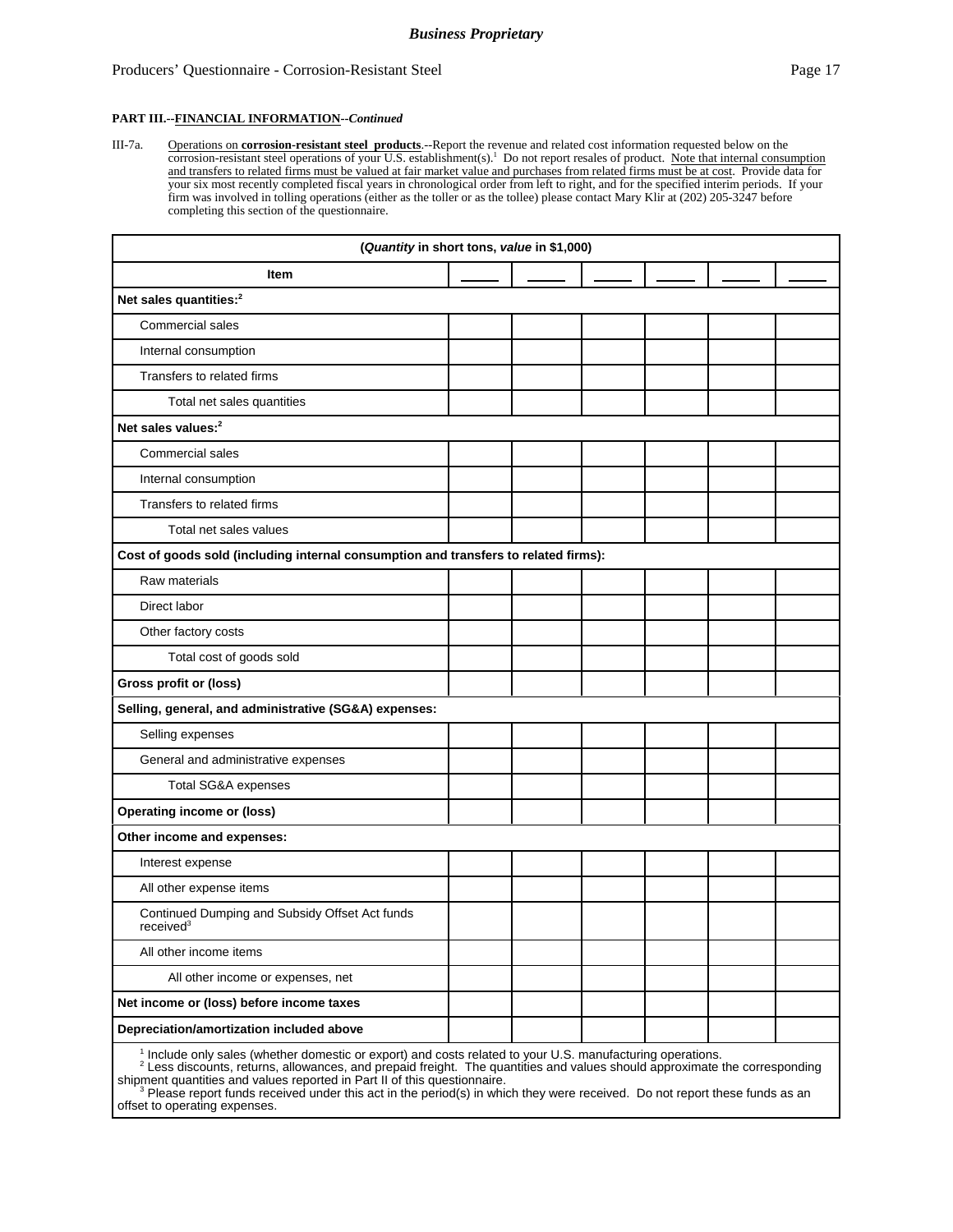#### **PART III.--FINANCIAL INFORMATION--***Continued*

III-7b. Operations on **corrosion-resistant steel products**.--Report the revenue and related cost information requested below on the **corrosion-resistant steel products** operations of your U.S. establishment(s).<sup>1</sup> Note that internal consumption and transfers to related firms must be valued at fair market value and purchases from related firms must be at cost. Provide data for the specified interim periods.

| (Quantity in short tons, value in \$1,000)                                          |                   |                   |  |  |  |  |
|-------------------------------------------------------------------------------------|-------------------|-------------------|--|--|--|--|
| <b>Item</b>                                                                         | January-June 2005 | January-June 2006 |  |  |  |  |
| Net sales quantities: <sup>2</sup>                                                  |                   |                   |  |  |  |  |
| Commercial sales                                                                    |                   |                   |  |  |  |  |
| Internal consumption                                                                |                   |                   |  |  |  |  |
| Transfers to related firms                                                          |                   |                   |  |  |  |  |
| Total net sales quantities                                                          |                   |                   |  |  |  |  |
| Net sales values: <sup>2</sup>                                                      |                   |                   |  |  |  |  |
| Commercial sales                                                                    |                   |                   |  |  |  |  |
| Internal consumption                                                                |                   |                   |  |  |  |  |
| Transfers to related firms                                                          |                   |                   |  |  |  |  |
| Total net sales values                                                              |                   |                   |  |  |  |  |
| Cost of goods sold (including internal consumption and transfers to related firms): |                   |                   |  |  |  |  |
| Raw materials                                                                       |                   |                   |  |  |  |  |
| Direct labor                                                                        |                   |                   |  |  |  |  |
| Other factory costs                                                                 |                   |                   |  |  |  |  |
| Total cost of goods sold                                                            |                   |                   |  |  |  |  |
| Gross profit or (loss)                                                              |                   |                   |  |  |  |  |
| Selling, general, and administrative (SG&A) expenses:                               |                   |                   |  |  |  |  |
| Selling expenses                                                                    |                   |                   |  |  |  |  |
| General and administrative expenses                                                 |                   |                   |  |  |  |  |
| Total SG&A expenses                                                                 |                   |                   |  |  |  |  |
| <b>Operating income or (loss)</b>                                                   |                   |                   |  |  |  |  |
| Other income and expenses:                                                          |                   |                   |  |  |  |  |
| Interest expense                                                                    |                   |                   |  |  |  |  |
| All other expense items                                                             |                   |                   |  |  |  |  |
| Continued Dumping and Subsidy Offset Act funds received <sup>3</sup>                |                   |                   |  |  |  |  |
| All other income items                                                              |                   |                   |  |  |  |  |
| All other income or expenses, net                                                   |                   |                   |  |  |  |  |
| Net income or (loss) before income taxes                                            |                   |                   |  |  |  |  |
| Depreciation/amortization included above                                            |                   |                   |  |  |  |  |

<sup>1</sup> Include only sales (whether domestic or export) and costs related to your U.S. manufacturing operations. <sup>2</sup> Less discounts, returns, allowances, and prepaid freight. The quantities and values should approximate to

Less discounts, returns, allowances, and prepaid freight. The quantities and values should approximate the corresponding shipment quantities and values reported in Part II of this questionnaire.

 $\frac{3}{3}$  Please report funds received under this act in the period(s) in which they were received. Do not report these funds as an offset to operating expenses.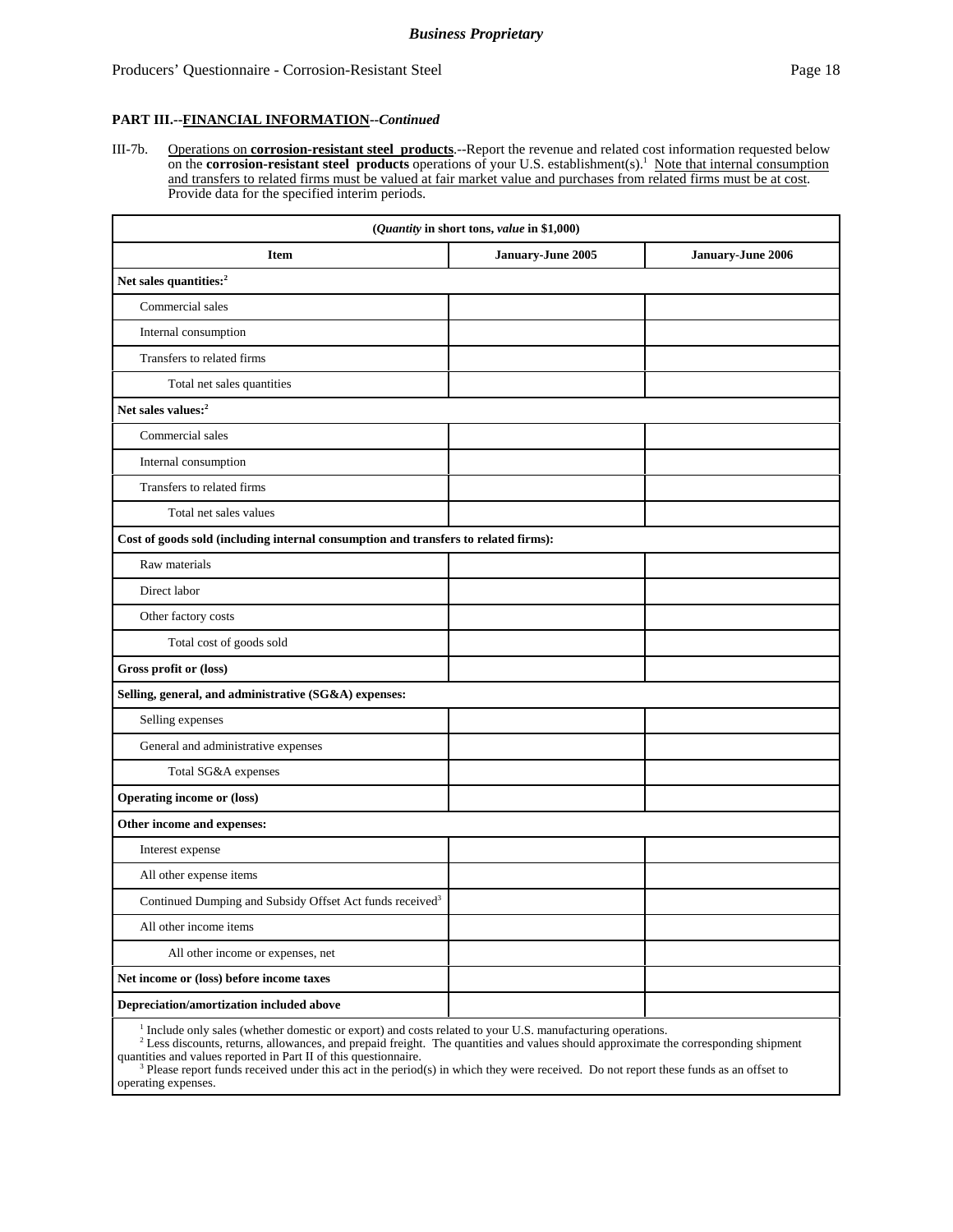#### **PART III.--FINANCIAL INFORMATION--***Continued*

III-7. Asset values.--Report the total assets associated with the production, warehousing, and sale of corrosion-resistant steel**.** If your firm does not maintain some or all of the specific asset data in the normal course of business, please estimate it based upon some rational method (such as production, sales, or costs) that is consistent with your cost allocations in the previous question. Your finished goods inventory value should reconcile with the inventory quantity data reported in Part II. Provide data as of the end of your six most recently completed fiscal years in chronological order from left to right.

| (Value in \$1,000)                                                          |  |  |  |  |  |  |  |
|-----------------------------------------------------------------------------|--|--|--|--|--|--|--|
| Value of                                                                    |  |  |  |  |  |  |  |
| Assets associated with the production,<br>warehousing, and sale of product: |  |  |  |  |  |  |  |
| 1. Current assets:                                                          |  |  |  |  |  |  |  |
| A. Cash and equivalents                                                     |  |  |  |  |  |  |  |
| B. Accounts receivable, net                                                 |  |  |  |  |  |  |  |
| C. Inventories (finished goods)                                             |  |  |  |  |  |  |  |
| D. Inventories (raw materials and work in<br>process)                       |  |  |  |  |  |  |  |
| E. Other (describe__________                                                |  |  |  |  |  |  |  |
| F. Total current assets (lines 1.A. through 1.E.)                           |  |  |  |  |  |  |  |
| 2. Property, plant, and equipment                                           |  |  |  |  |  |  |  |
| A. Original cost of property, plant, and equipment                          |  |  |  |  |  |  |  |
| B. Less: Accumulated depreciation                                           |  |  |  |  |  |  |  |
| C. Equals: Book value of property, plant, and<br>equipment                  |  |  |  |  |  |  |  |
| 3. Other non-current assets<br>(describe_                                   |  |  |  |  |  |  |  |
| 4. Total assets (lines 1.F., 2, and 3)                                      |  |  |  |  |  |  |  |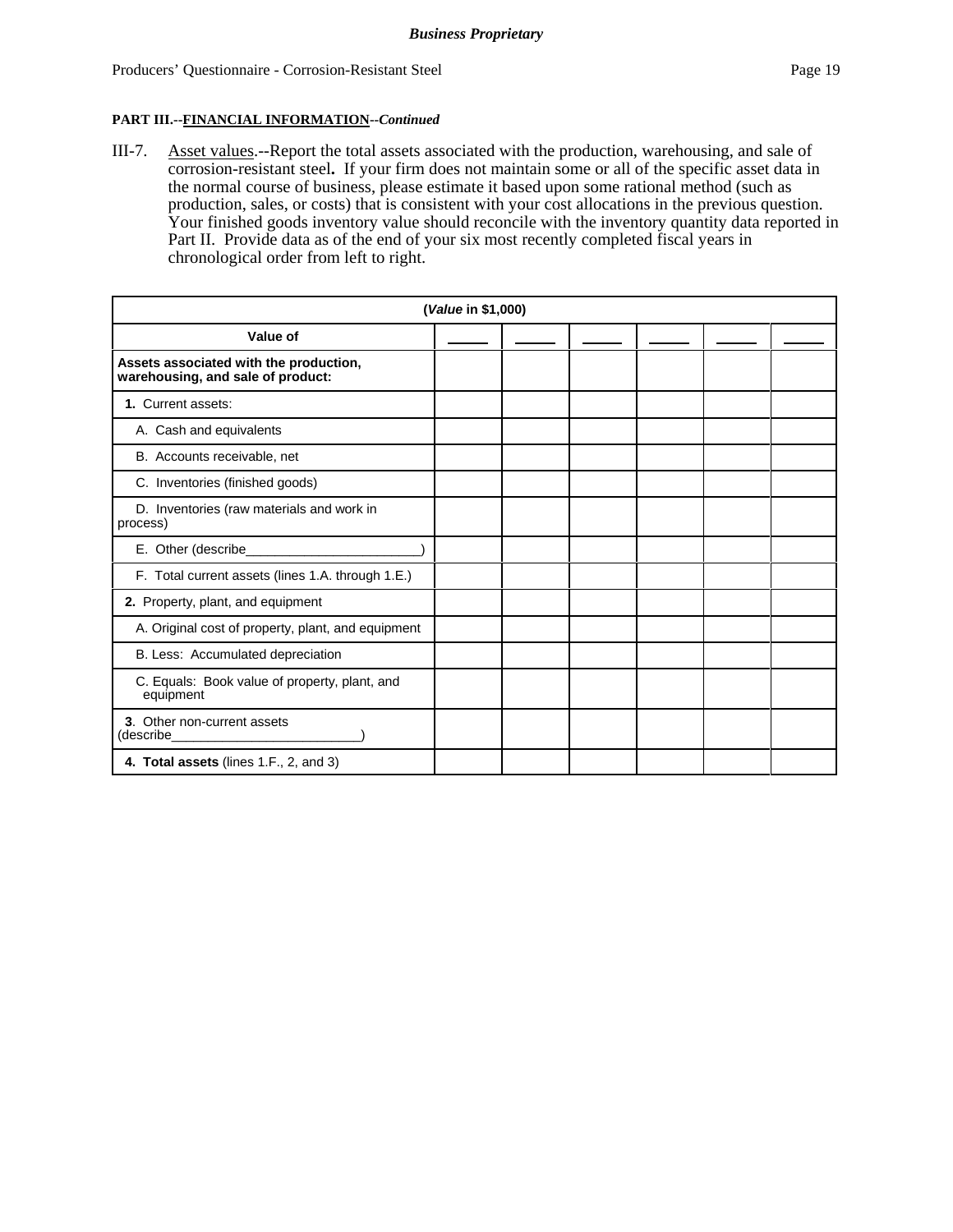## **PART III.--FINANCIAL INFORMATION--***Continued*

III-8a. Capital expenditures and research and development expenditures.--Report your firm's capital expenditures and research and development expenditures on corrosion-resistant steel. Provide data for your six most recently completed fiscal years in chronological order from left to right, and for the specified interim periods.

| (Value in \$1,000)                           |  |  |  |  |  |  |  |  |
|----------------------------------------------|--|--|--|--|--|--|--|--|
| <b>Item</b>                                  |  |  |  |  |  |  |  |  |
| <b>Capital expenditures</b>                  |  |  |  |  |  |  |  |  |
| <b>Research and development expenditures</b> |  |  |  |  |  |  |  |  |

III-8b. Capital expenditures and research and development expenditures.--Report your firm's capital expenditures and research and development expenditures on corrosion-resistant steel. Provide data for the specified interim periods.

|                                       | ( <i>Value</i> in \$1,000) |                   |
|---------------------------------------|----------------------------|-------------------|
| <b>Item</b>                           | January-June 2005          | January-June 2006 |
| <b>Capital expenditures</b>           |                            |                   |
| Research and development expenditures |                            |                   |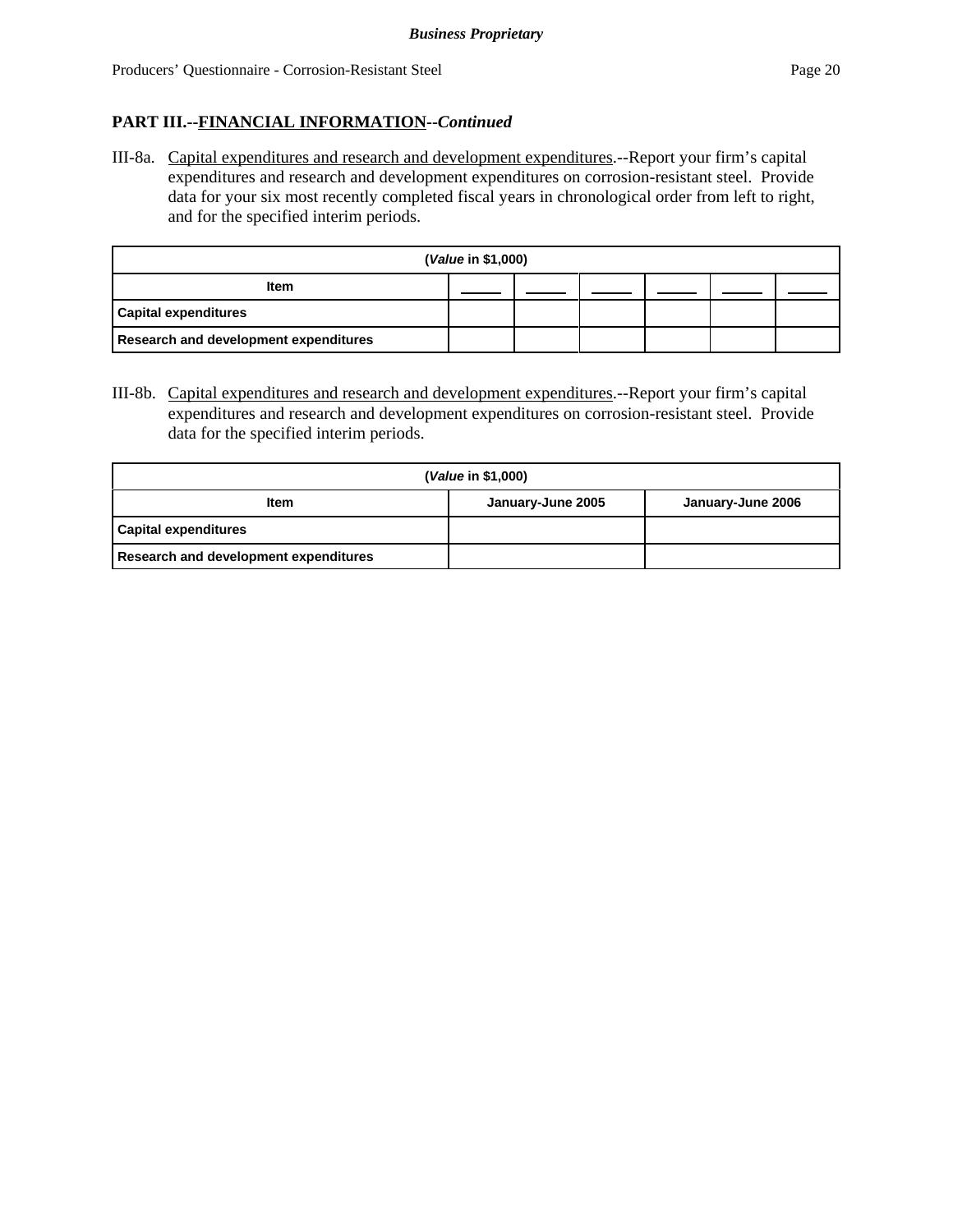Further information on this part of the questionnaire can be obtained from Kelly Clark (202-205-3166).

IV-1. Who should be contacted regarding the requested pricing and related information?

Company contact:

Name and title

Phone No. **E-mail address** 

#### **Section IV-A.--PRICE DATA**

This section requests quarterly quantity and value data on your firm's U.S. shipments of the following products during January 2000-June 2006. Values should be for arms-length sales to unrelated U.S. customers, f.o.b. U.S. point of shipment, net of returns, refunds, discounts, and credits.

**Product 1: Hot-dipped galvanized carbon steel sheet, in coils, ASTM A-653, DQSK im spangle, G-40 to G-60 coating weight (Z120 to Z180 in metric coating weight), 40" to 70" in width, 0.018" to under 0.020" in thickness.** 

**Product 2: Aluminum-zinc alloy coated carbon steel sheet, in coils, hot dipped, structural quality, ASTM A-792, Grade 50, AZ50, 40" to 49" in width, 0.019" to 0.0219" in thickness. This product has a coating of 55 percent aluminum, 43.5 percent zinc, and 1.5 percent silicon, and has a variety of product names worldwide including "Galvalume," Zincalume," "Aluzink," "Zinkalit," and "Zalutite."**

**Product 3: Aluminized or aluminum coated carbon steel sheet, in coils, ASTM A-463, Type 1, CS Type B, T-140 coating, 40" to 50" in width, 0.044" through 0.052" in thickness. This product is hot-dipped, with an aluminum-silicon coating consisting of 5 to 11 percent silicon, and the balance aluminum.** 

**Product 4: Hot-dipped galvanized carbon steel sheet, in coils, ASTM A-653, Structural Quality, Grade 80, <G60, regular or minimum spangle, not annealed, 40" to 70" in width, 0.018" to under 0.020" in thickness**.

**Product 5: Hot-dipped Zn-Iron (galvannealed) carbon steel sheet, in coils, ASTM A-653, A-50 or lower coating weight, forming steel (DQSK), 40" to 70" in width, 0.022" to under 0.044" in thickness.** 

**Product 6: Electrolytically zinc coated carbon steel sheet, in coils, ASTM A-879, 50-90 grams/square meter per side coating, without organic coating, forming steel, 40" to under 60" in width, 0.022" to under 0.044" in thickness.** 

**Product 7: Hot-dipped Zn-Iron (galvannealed) carbon steel sheet, in coils, coating weight 45A-45A, 24" to under 40", 0.060" to under 0.085" in thickness.** 

**Product 8: Hot-dipped galvanized carbon steel sheet, in coils, bake hardenable, 40" to 70" in width, 0.020" to 0.035" in thickness, coating weight 60G-60G.**

**COPY THE FOLLOWING PAGE AS NECESSARY.** Complete a separate page for each of the specified products produced and sold by your firm. Indicate in the space provided at the top of the page the product for which pricing is reported and whether the sales were on a contract basis or a non-contract basis.

Please report the total quantity and total value for each of the specified products sold by your firm in each quarter. Values reported should be f.o.b., U.S. point of shipment (in U.S. dollars) and should **NOT** include U.S.-inland transportation costs to deliver the product to your customers' establishment. All values should be reported **net of ALL discounts, allowances, and returns**, and all sales values reported should represent **arms-length transactions to unrelated U.S. customers.** If your firm had any sales that involved post-shipment credits or rebates, please report the final price paid by your customer. Quantities reported should be reported in short tons and should be net of any returns.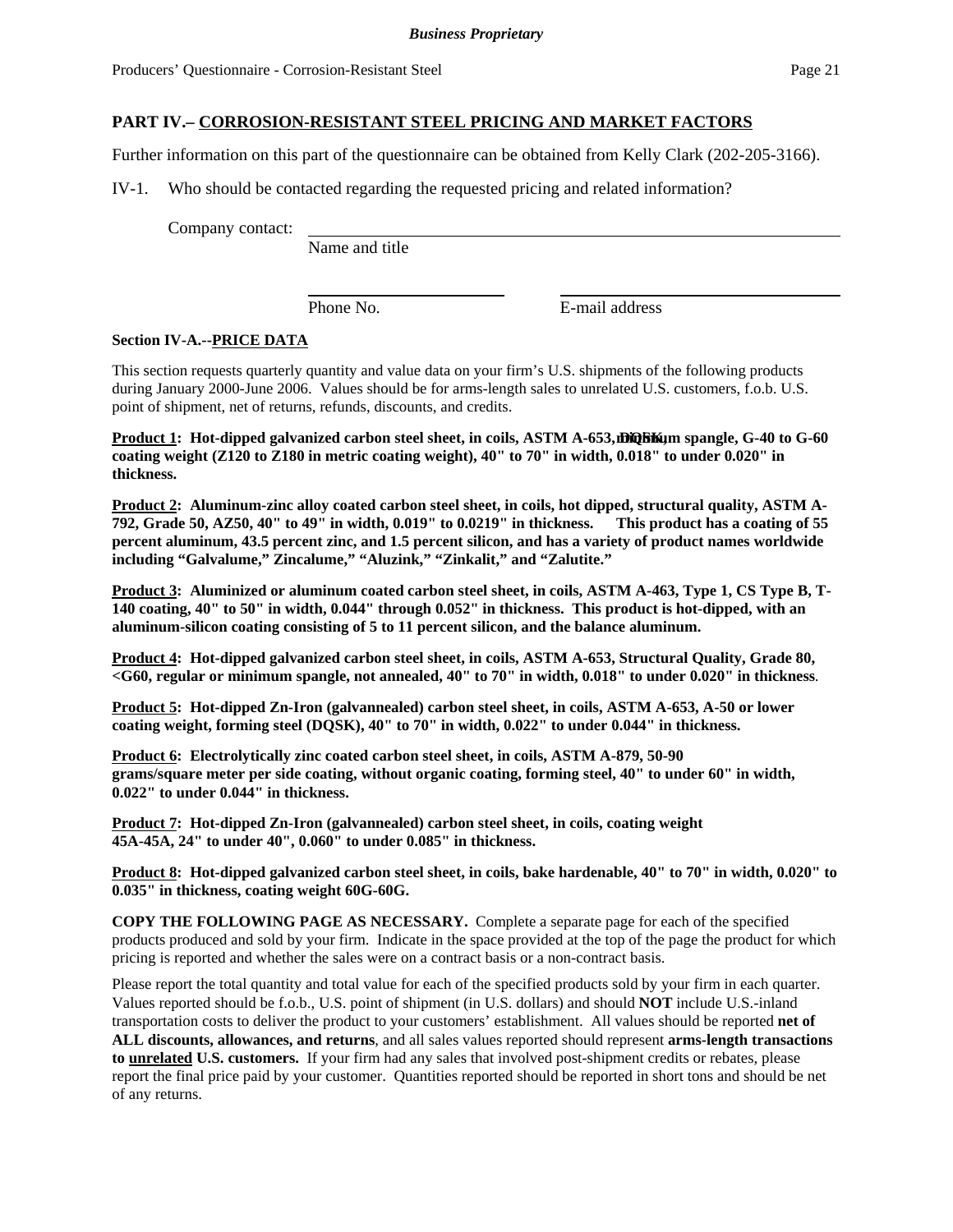## *Business Proprietary*

### **PART IV.–CORROSION-RESISTANT STEEL PRICING AND MARKET FACTORS--***Continued*

| $\mathsf{I}_{\text{Product 2}}$ L<br>Product 1 | $\Box$ Product 3 $\Box$ Product 4 $\Box$ Product 5 $\Box$ Product 6 $\Box$ Product 7 $\Box$ Product 8                                                          |
|------------------------------------------------|----------------------------------------------------------------------------------------------------------------------------------------------------------------|
| <b>Contract sales</b>                          | Non-contract sales                                                                                                                                             |
|                                                | (Quantity in short tons, value in dollars)                                                                                                                     |
| Period of shipment                             | Value <sup>1</sup><br>Quantity                                                                                                                                 |
| 2000:                                          |                                                                                                                                                                |
| January-March                                  |                                                                                                                                                                |
| April-June                                     |                                                                                                                                                                |
| July-September                                 |                                                                                                                                                                |
| October-December                               |                                                                                                                                                                |
| 2001:                                          |                                                                                                                                                                |
| January-March                                  |                                                                                                                                                                |
| April-June                                     |                                                                                                                                                                |
| July-September                                 |                                                                                                                                                                |
| October-December                               |                                                                                                                                                                |
| 2002:                                          |                                                                                                                                                                |
| January-March                                  |                                                                                                                                                                |
| April-June                                     |                                                                                                                                                                |
| July-September                                 |                                                                                                                                                                |
| October-December                               |                                                                                                                                                                |
| 2003:                                          |                                                                                                                                                                |
| January-March                                  |                                                                                                                                                                |
| April-June                                     |                                                                                                                                                                |
| July-September                                 |                                                                                                                                                                |
| October-December                               |                                                                                                                                                                |
| 2004:                                          |                                                                                                                                                                |
| January-March                                  |                                                                                                                                                                |
| April-June                                     |                                                                                                                                                                |
| July-September                                 |                                                                                                                                                                |
| October-December                               |                                                                                                                                                                |
| 2005:                                          |                                                                                                                                                                |
| January-March                                  |                                                                                                                                                                |
| April-June                                     |                                                                                                                                                                |
| July-September                                 |                                                                                                                                                                |
| October-December                               |                                                                                                                                                                |
| 2006:                                          |                                                                                                                                                                |
| January-March                                  |                                                                                                                                                                |
| April-June                                     |                                                                                                                                                                |
| point of shipment.                             | <sup>1</sup> Net values (i.e., gross sales values less all discounts, allowances, rebates, prepaid freight, and the value of returned goods), f.o.b. your U.S. |
| product:                                       | Note.--If your product does not exactly meet the product specifications but is competitive with the specified product, provide a description of your           |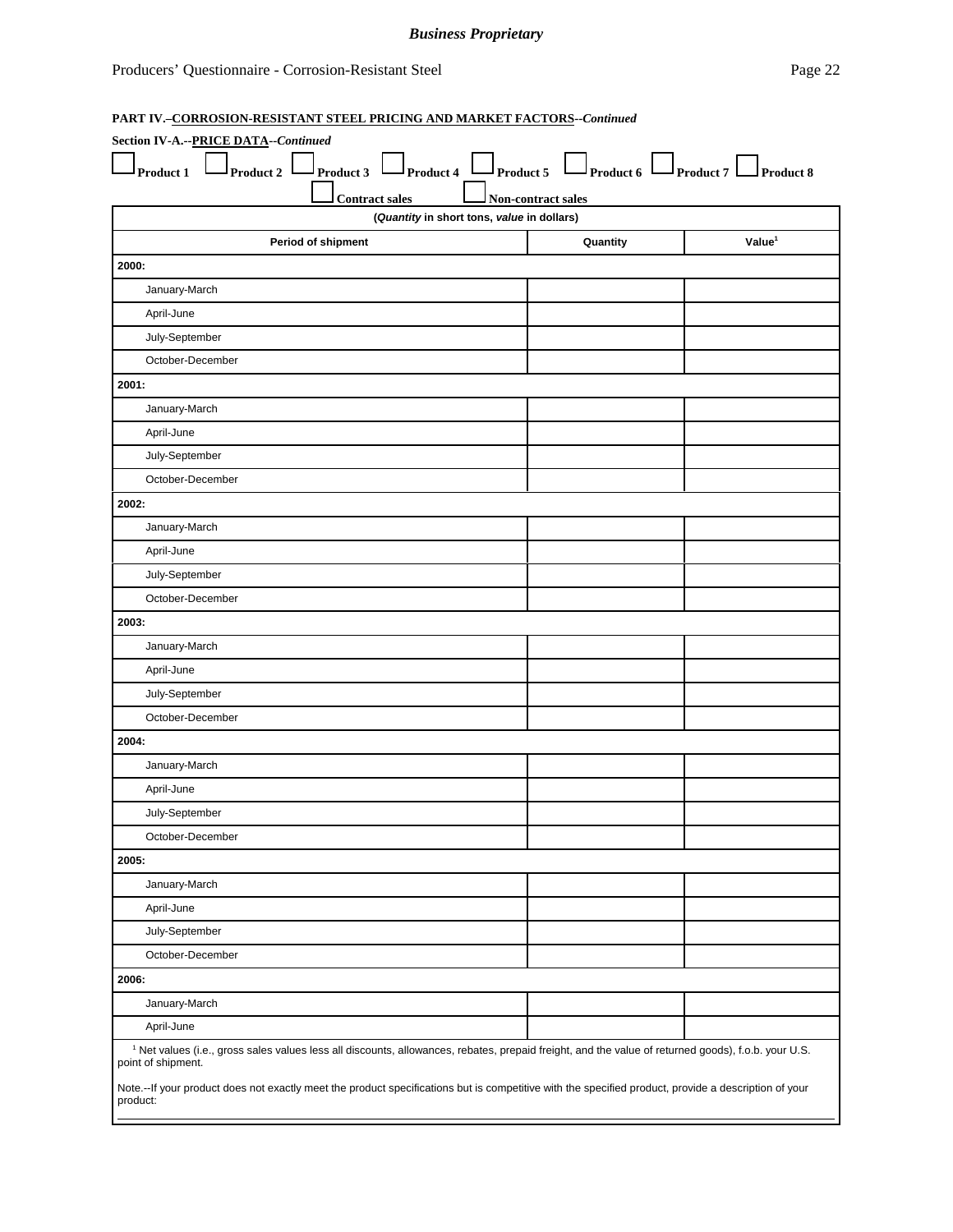#### **Section IV-B.--PRICE-RELATED QUESTIONS**

*If your answers to questions in this section differ by customer type, please answer separately for each customer type and clearly indicate the customer type to which the answer refers.* 

- IV-B-1. Please describe how your firm determines the prices that it charges for sales of **corrosionresistant steel** (transaction by transaction negotiation, contracts for multiple shipments, set price lists, etc.). If your firm issues price lists, please include a copy of a recent price list with your submission. If your price list is large, please submit sample pages.
- IV-B-2. (a) Please describe your firm's discount policy (quantity discounts, annual total volume discounts, etc.).

(b) Does your firm offer just-in-time or similar inventory services for **corrosion-resistant steel** customers located in the United States? If yes, please discuss below.

(c) Does your firm offer financing to customers of **corrosion-resistant steel** located in the United States? If yes, please discuss below.

IV-B-3. What are your firm's typical sales terms for its U.S.-produced **corrosion-resistant steel** (e.g., 2/10 net 30 days)? On what basis are your prices of domestic **corrosionresistant steel** usually quoted (e.g., f.o.b. warehouse, or delivered)?

IV-B-4. Approximately what share of your firm's sales of its U.S.-produced **corrosion-resistant steel** in 2005 were on a (1) long-term contract basis (multiple deliveries for 12 months or more), (2) short-term contract basis (multiple deliveries for less than 12 months), and (3) spot sales basis (for a single delivery)?

| Type of sale         | Share of sales (percent) |
|----------------------|--------------------------|
| Long-term contracts  |                          |
| Short-term contracts |                          |
| Spot sales           |                          |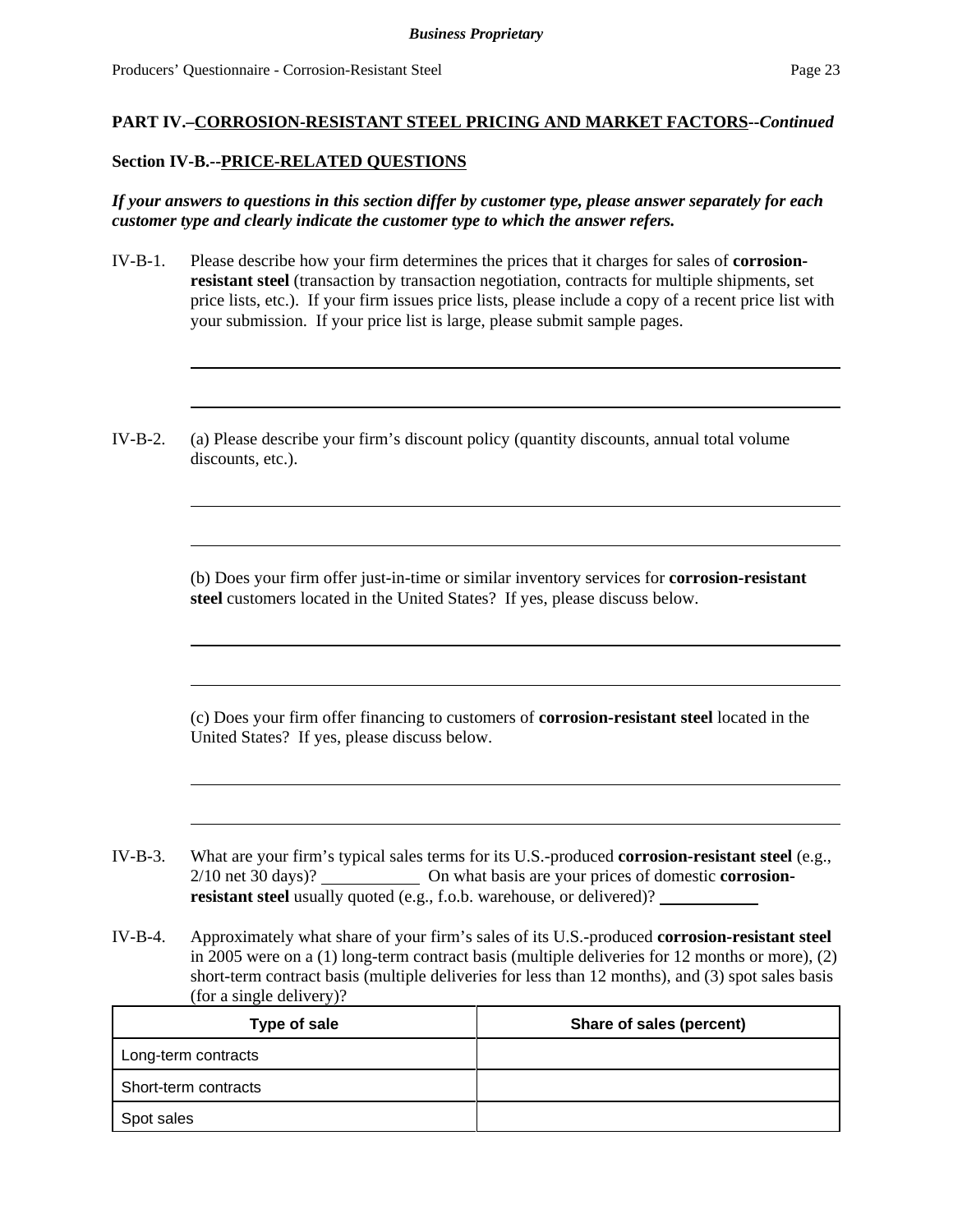#### **Section IV-B.--PRICE-RELATED QUESTIONS**

| $IV-B-5.$ | If you sell <b>corrosion-resistant steel</b> on a long-term contract basis, please answer the<br>following questions with respect to provisions of a typical long-term contract.                                                                                                                                                                              |
|-----------|---------------------------------------------------------------------------------------------------------------------------------------------------------------------------------------------------------------------------------------------------------------------------------------------------------------------------------------------------------------|
|           | (a) What is the average duration of a contract?                                                                                                                                                                                                                                                                                                               |
|           | (b) Can prices be renegotiated during the contract period?                                                                                                                                                                                                                                                                                                    |
|           | (c) Does the contract fix quantity, price, or both?                                                                                                                                                                                                                                                                                                           |
|           |                                                                                                                                                                                                                                                                                                                                                               |
| $IV-B-6.$ | If you sell <b>corrosion-resistant steel</b> on a short-term contract basis, please answer the<br>following questions with respect to provisions of a typical short-term contract.                                                                                                                                                                            |
|           | (a) What is the average duration of a contract?                                                                                                                                                                                                                                                                                                               |
|           | (b) Can prices be renegotiated during the contract period?                                                                                                                                                                                                                                                                                                    |
|           | (c) Does the contract fix quantity, price, or both? _____________________________                                                                                                                                                                                                                                                                             |
|           |                                                                                                                                                                                                                                                                                                                                                               |
| $IV-B-7.$ | If you sell <b>corrosion-resistant steel</b> on a long-term contract basis, did you impose any<br>surcharges or other price increases during the pendency of the contract? If so, please identify<br>the amounts of the surcharge or price increase, the period of time during which it was<br>effective, and the reason for the surcharge or price increase. |

IV-B-8. What is the average lead time between a customer's order and the date of delivery for your firm's sales of your U.S.-produced **corrosion-resistant steel**?

| <b>Source</b>     | Share of 2005 sales | <b>Lead time</b> |
|-------------------|---------------------|------------------|
| From inventory    |                     |                  |
| Produced to order |                     |                  |
| <b>Total</b>      | 100%                |                  |

IV-B-9. (a) What is the approximate percentage of the total delivered cost of **corrosion-resistant steel** that is accounted for by U.S. inland transportation costs? percent. (b) Who generally arranges the transportation to your customers' locations? Your firm or purchaser \_\_\_\_\_ (check one). (c) What proportion of your sales occur within 100 miles of your storage or production facility? percent. 101 to 1,000 miles? percent. Over 1,000 miles? percent.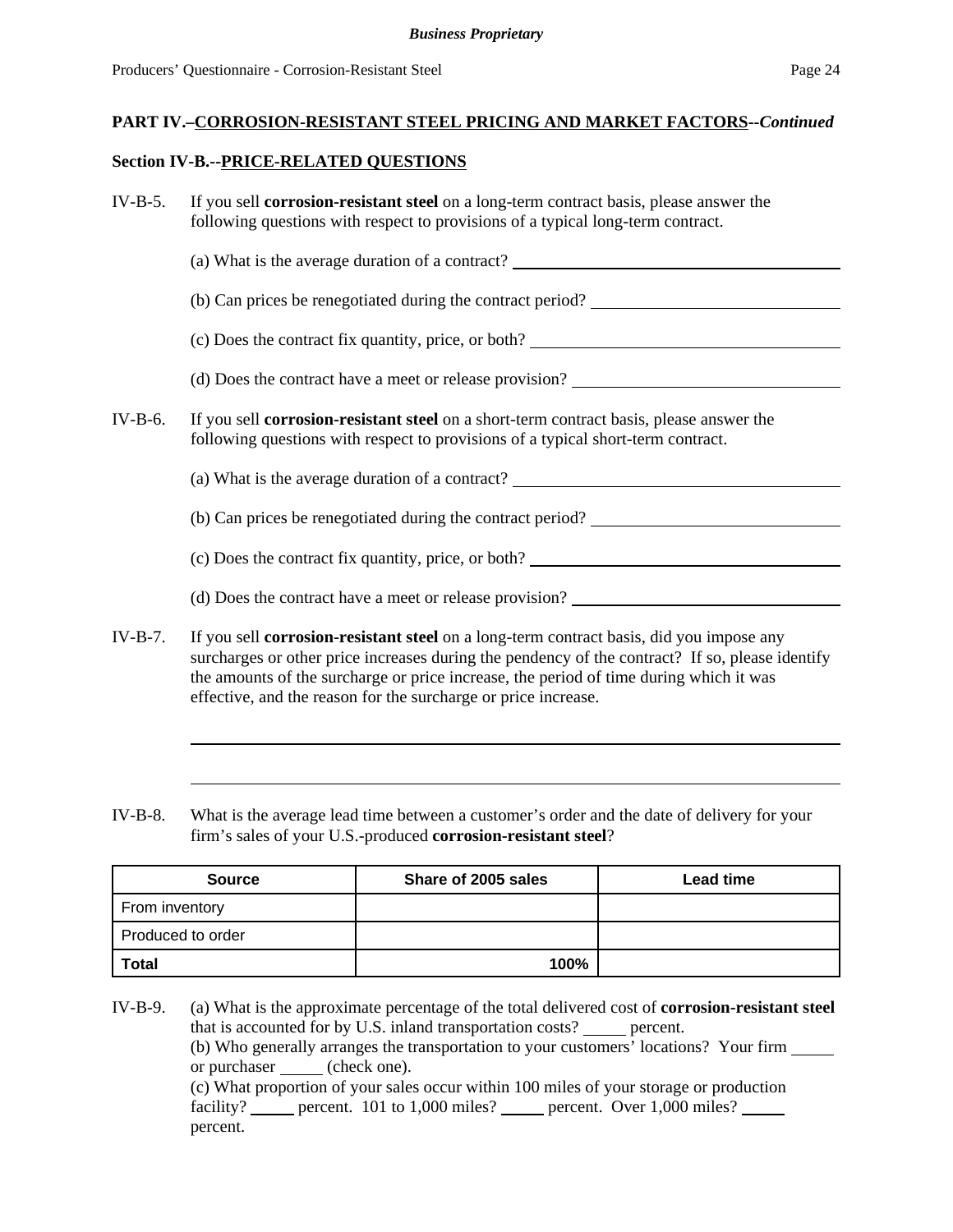## **Section IV-B.--PRICE-RELATED QUESTIONS--***Continued*

| $IV-B-10.$ | Which geographic market areas in the United States are served by your firm's corrosion-<br>resistant steel?                                                                                                            |                                                                                                                                             |
|------------|------------------------------------------------------------------------------------------------------------------------------------------------------------------------------------------------------------------------|---------------------------------------------------------------------------------------------------------------------------------------------|
|            | $\mathsf{I}$ Midwest<br>Northeast                                                                                                                                                                                      | $\Box$ Central Southwest $\Box$ Southeast                                                                                                   |
|            | Pacific Coast<br>Mountains                                                                                                                                                                                             | $\Box$ Contiguous U.S. $\Box$ Other (listed below)                                                                                          |
| $IV-B-11.$ | Describe the three most common end uses of the <b>corrosion-resistant steel</b> that you<br>manufacture. For each end-use product, what percentage of the total cost is accounted for by<br>corrosion-resistant steel? |                                                                                                                                             |
|            | End use                                                                                                                                                                                                                | Share of total cost accounted for by<br>corrosion-resistant steel (percent)                                                                 |
|            |                                                                                                                                                                                                                        |                                                                                                                                             |
| $IV-B-12.$ | Have there been any changes in the end uses of corrosion-resistant steel since 2000?<br>$\overline{N}$<br>Yes--Please describe.                                                                                        |                                                                                                                                             |
| $IV-B-13.$ | Do you anticipate any changes in terms of the end uses of <b>corrosion-resistant steel</b> in the<br>future?                                                                                                           |                                                                                                                                             |
|            | <b>No</b><br>other supporting documentation, that address this issue.                                                                                                                                                  | Yes--Please describe and identify the time period. Provide any<br>underlying assumptions, along with relevant portions of business plans or |
| $IV-B-14.$ | (a) Please list in order of importance any products that may be substituted for <b>corrosion-</b>                                                                                                                      |                                                                                                                                             |
|            | resistant steel.                                                                                                                                                                                                       |                                                                                                                                             |
|            |                                                                                                                                                                                                                        |                                                                                                                                             |
|            | (b) For each possible substitute product, please give examples of applications and end uses for<br>which they are substitutes.                                                                                         |                                                                                                                                             |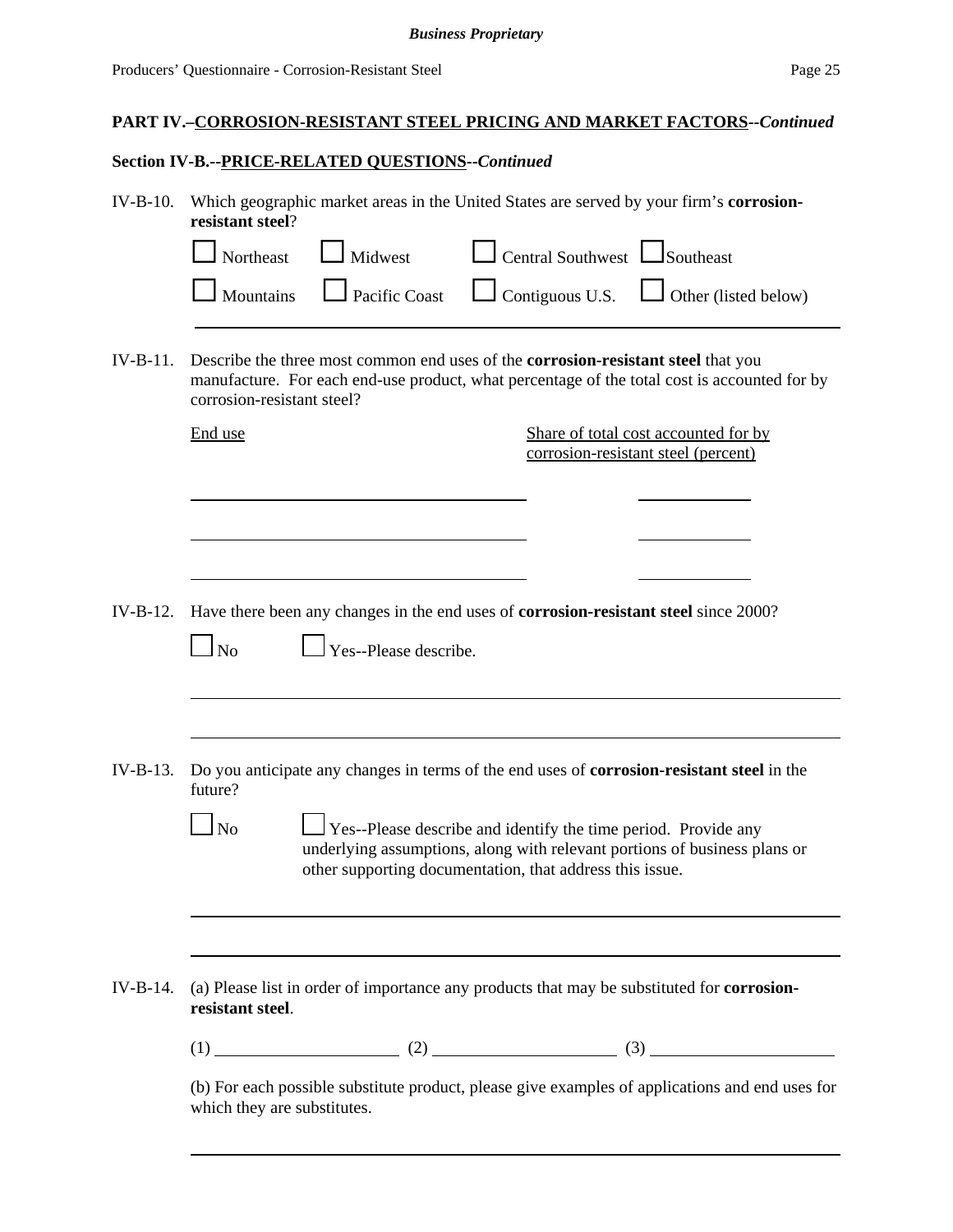issue.

# **PART IV.–CORROSION-RESISTANT STEEL PRICING AND MARKET FACTORS--***Continued*

#### **Section IV-B.--PRICE-RELATED QUESTIONS--***Continued*

(c) Have changes in the prices of these products affected the price for **corrosion-resistant steel**?

|            | N <sub>o</sub> | Yes-To what degree do changes in their prices affect the price for<br>corrosion-resistant steel? Does this effect have a time lag? If so, how long<br>is the time lag for each substitute product? Does this vary by type of<br>corrosion-resistant steel or final end use?                                                                                                                                                                                                                   |
|------------|----------------|-----------------------------------------------------------------------------------------------------------------------------------------------------------------------------------------------------------------------------------------------------------------------------------------------------------------------------------------------------------------------------------------------------------------------------------------------------------------------------------------------|
|            |                |                                                                                                                                                                                                                                                                                                                                                                                                                                                                                               |
| $IV-B-15.$ |                | Have there been any changes in the number or types of products that can be substituted for<br>corrosion-resistant steel since 2000?                                                                                                                                                                                                                                                                                                                                                           |
|            | <b>No</b>      | Yes--Please explain.                                                                                                                                                                                                                                                                                                                                                                                                                                                                          |
|            |                |                                                                                                                                                                                                                                                                                                                                                                                                                                                                                               |
| IV-B-16.   |                | Do you anticipate any changes in terms of the substitutability of other products for <b>corrosion-</b><br>resistant steel in the future?                                                                                                                                                                                                                                                                                                                                                      |
|            | N <sub>o</sub> | Yes--Please describe. Provide any underlying assumptions, along with<br>relevant portions of business plans or other supporting documentation, that<br>address this issue.                                                                                                                                                                                                                                                                                                                    |
|            |                |                                                                                                                                                                                                                                                                                                                                                                                                                                                                                               |
| IV-B-17.   |                | To what extent have changes in the prices of raw materials affected your firm's selling prices<br>for corrosion-resistant steel since 2000? Also discuss any anticipated changes in your raw<br>material costs in the future, identifying the time period(s) involved and the factor(s) that you<br>believe would be responsible for such changes. Provide any underlying assumptions, along<br>with relevant portions of business plans or other supporting documentation, that address this |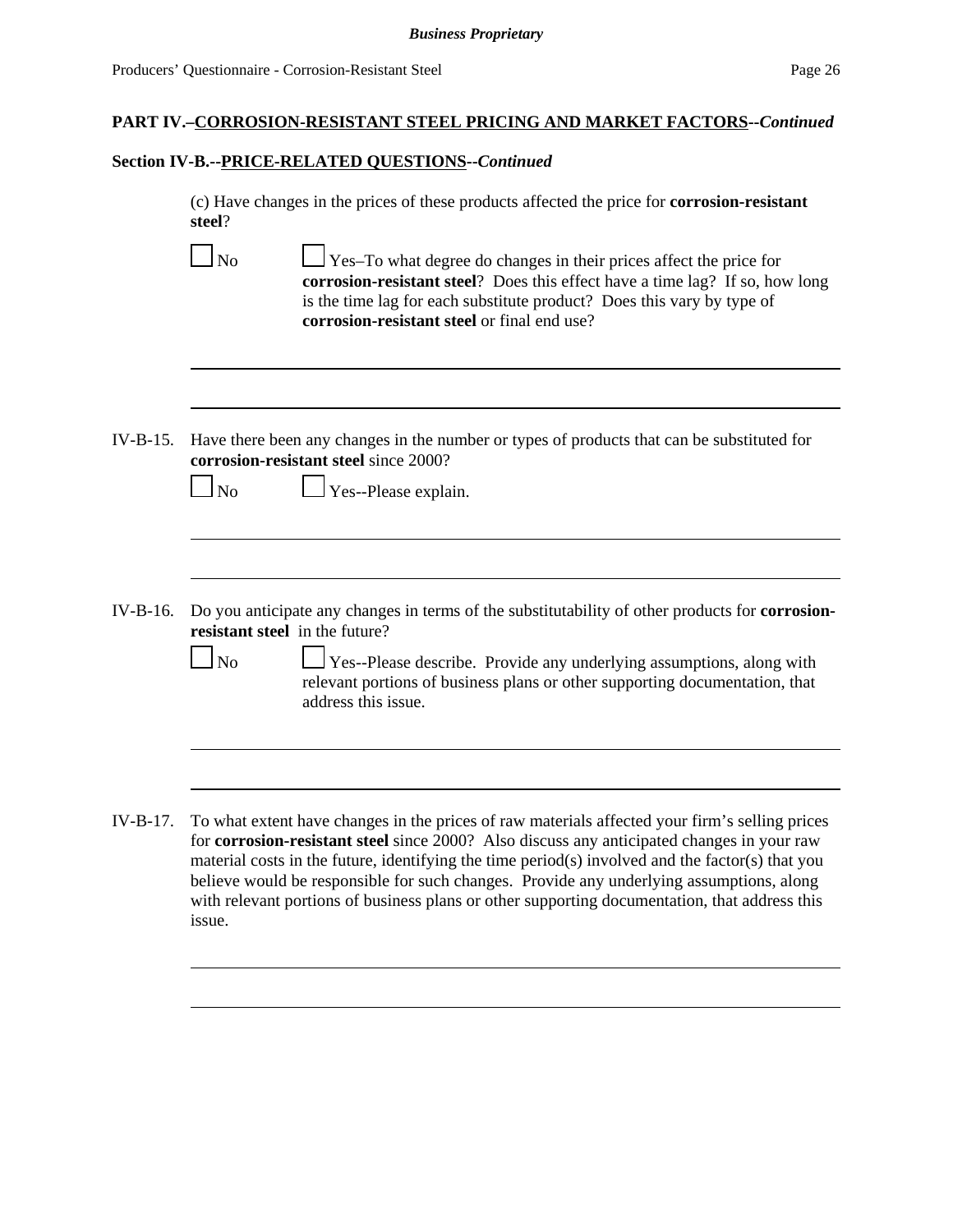## **Section IV-B.--PRICE-RELATED QUESTIONS--***Continued*

| $IV-B-18$  | Have any changes occurred in any other factors affecting supply (e.g., changes in availability<br>or prices of energy or labor; transportation conditions; production capacity and/or methods of<br>production; technology; export markets; or alternative production opportunities) that affected<br>the availability of U.S.-produced corrosion-resistant steel in the U.S. market since 2000?<br>N <sub>o</sub><br>Yes--Please note the time period(s) of any such changes, the factors(s)<br>involved, and the impact such changes had on your shipment volumes and<br>prices. |
|------------|------------------------------------------------------------------------------------------------------------------------------------------------------------------------------------------------------------------------------------------------------------------------------------------------------------------------------------------------------------------------------------------------------------------------------------------------------------------------------------------------------------------------------------------------------------------------------------|
| $IV-B-19.$ | Has your firm refused, declined, or been unable to supply <b>corrosion-resistant steel</b> since<br>2000? (Examples include placing customers on allocation or "controlled order entry,"<br>declining to accept new customers to renew existing customers, delivering less than the<br>quantity promised, being unable to meet timely shipment commitments, etc.)                                                                                                                                                                                                                  |
|            | $\log$<br>Yes--Please note and document the time period(s) (i.e. month and year),<br>the customer involved, and the amount and type of product involved.                                                                                                                                                                                                                                                                                                                                                                                                                           |
| IV-B-20.   | (a) Do you anticipate any changes in terms of the availability of U.S.-produced corrosion-<br>resistant steel in the U.S. market in the future?<br>No Change<br>Decrease<br>Increase                                                                                                                                                                                                                                                                                                                                                                                               |
|            | (b) If you anticipate changes in supply, please identify the changes including the time period<br>and the impact of such changes on shipment volumes and prices. Provide any underlying<br>assumptions, along with relevant portions of business plans or other supporting<br>documentation, that address this issue.                                                                                                                                                                                                                                                              |
| $IV-B-21.$ | Has the availability of <b>NONSUBJECT</b> imported <b>corrosion-resistant steel</b> changed since<br>2000?                                                                                                                                                                                                                                                                                                                                                                                                                                                                         |
|            | $\Box$ No<br>Yes--Please explain.                                                                                                                                                                                                                                                                                                                                                                                                                                                                                                                                                  |
|            |                                                                                                                                                                                                                                                                                                                                                                                                                                                                                                                                                                                    |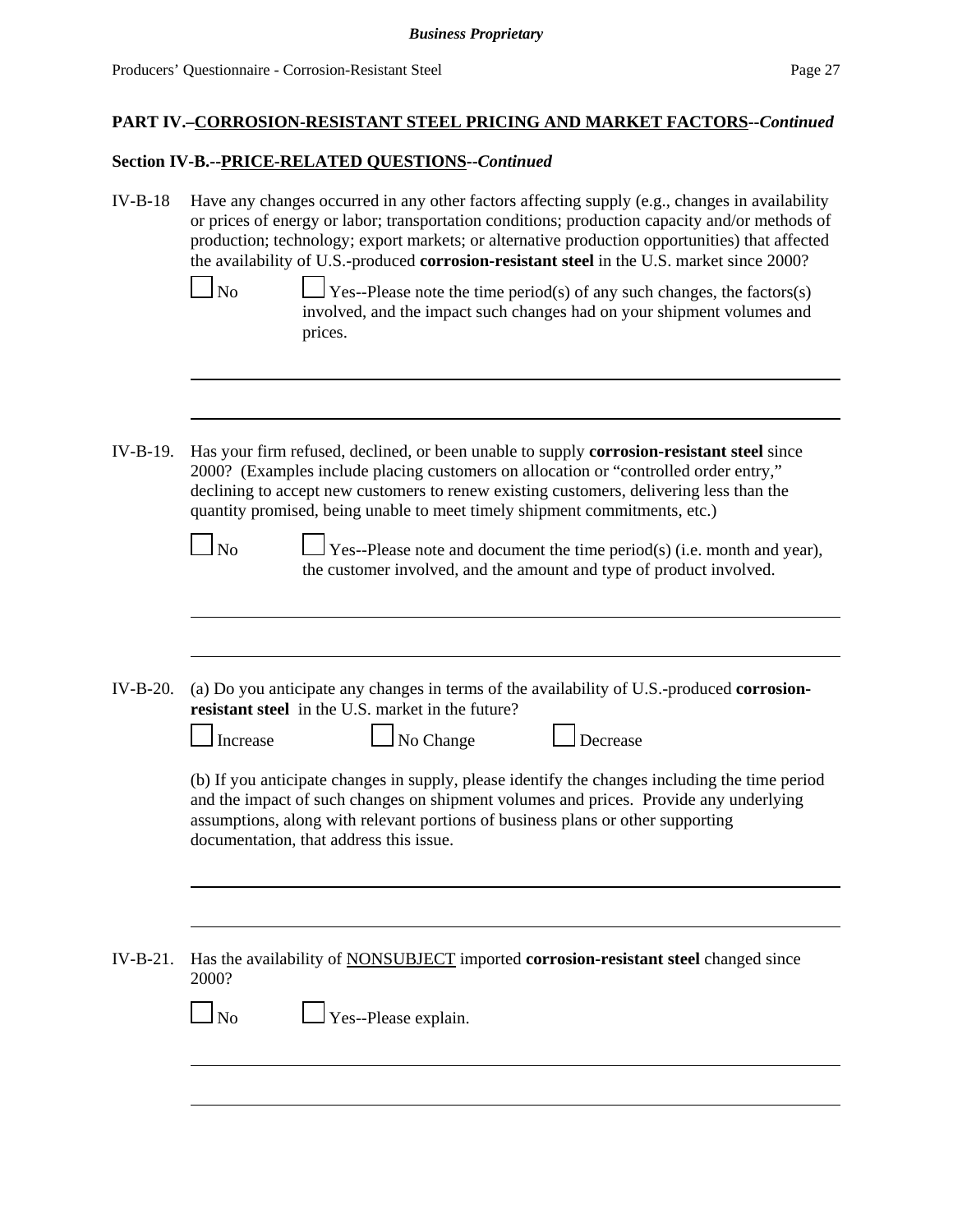## **Section IV-B.--MARKET FACTORS--***Continued*

| IV-B-22.   | Describe how easily your firm can shift its sales of <b>corrosion-resistant steel</b> between the<br>U.S. market and alternative country markets. In your discussion, please describe any<br>contracts, other sales arrangements, or other constraints that would prevent or retard your firm<br>from shifting corrosion-resistant steel between the U.S. and alternative country markets<br>within a 12-month period. Provide any underlying assumptions, along with relevant portions<br>of business plans or other supporting documentation, that address this issue. |
|------------|--------------------------------------------------------------------------------------------------------------------------------------------------------------------------------------------------------------------------------------------------------------------------------------------------------------------------------------------------------------------------------------------------------------------------------------------------------------------------------------------------------------------------------------------------------------------------|
| $IV-B-23.$ | Have there been any significant changes in the product range, product mix, or marketing<br>(including sales over the internet) of corrosion-resistant steel since 2000?<br>$\Box$ Yes--Please describe and quantify if possible.<br>$\log$                                                                                                                                                                                                                                                                                                                               |
| $IV-B-24.$ | Do you anticipate any changes in terms of the product range, product mix, or marketing<br>(including sales over the internet) of corrosion-resistant steel in the future? Provide any<br>underlying assumptions, along with relevant portions of business plans or other supporting<br>documentation, that address this issue.<br>$\Gamma$ Yes--Please identify, including the time period.<br>$\Box$ No                                                                                                                                                                 |
| $IV-B-25.$ | (a) Is the corrosion-resistant steel market subject to business cycles or conditions of<br>competition distinctive to corrosion-resistant steel?<br>Yes--Please explain and provide estimates of the duration of any such cycle.<br>N <sub>o</sub>                                                                                                                                                                                                                                                                                                                       |
|            | (b) Has the emergence of new markets for <b>corrosion-resistant steel</b> affected the business<br>cycle or conditions of competition distinctive to corrosion-resistant steel?<br>$\perp$ Yes--Please explain any such changes.<br>$\Box$ No                                                                                                                                                                                                                                                                                                                            |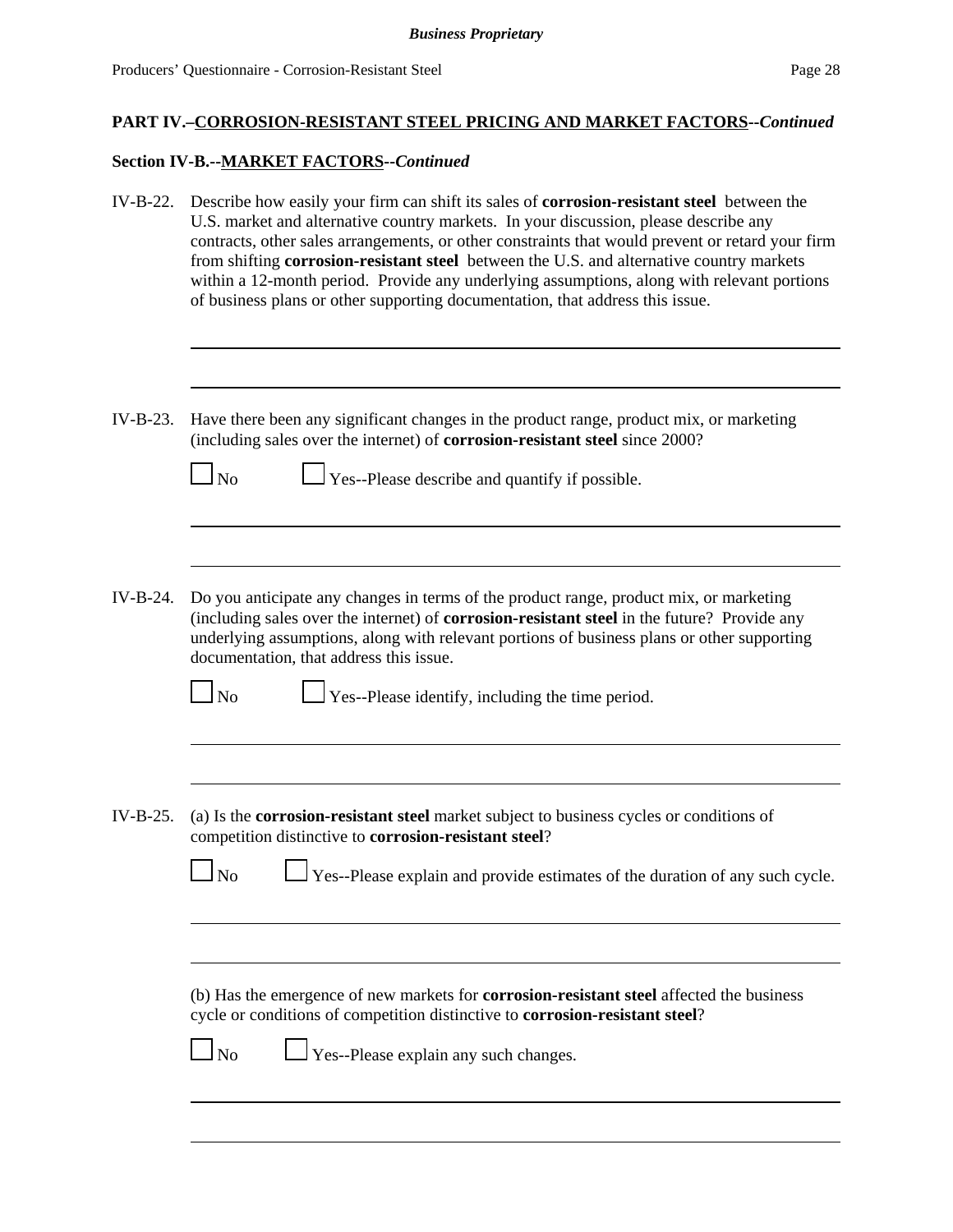## **Section IV-B.--MARKET FACTORS--***Continued*

| IV-B-26.   | (a) How has demand within the United States for <b>corrosion-resistant steel</b> changed since<br>2000 (including the effects from any weather-related events)?                                                      |
|------------|----------------------------------------------------------------------------------------------------------------------------------------------------------------------------------------------------------------------|
|            | Unchanged<br>$\Box$ Decreased<br>Increased                                                                                                                                                                           |
|            |                                                                                                                                                                                                                      |
|            | What were the principal factors affecting changes in demand?                                                                                                                                                         |
|            | (b) How has demand outside the United States, if known, for corrosion-resistant steel<br>changed since 2000?<br>$\Box$ Unchanged<br>Increased<br>Decreased                                                           |
|            | Other (describe)                                                                                                                                                                                                     |
|            | What were the principal factors affecting changes in demand?                                                                                                                                                         |
| $IV-B-27.$ | Do you anticipate any future changes in corrosion-resistant steel demand in the United States<br>and, if known, the rest of the world?                                                                               |
|            | <b>No</b><br>Yes--Please describe and identify the time period. Provide any<br>underlying assumptions, along with relevant portions of business plans or<br>other supporting documentation, that address this issue. |
|            |                                                                                                                                                                                                                      |
|            |                                                                                                                                                                                                                      |
|            |                                                                                                                                                                                                                      |
| $IV-B-28.$ | Please compare market prices of <b>corrosion-resistant steel</b> in U.S. and non-U.S. markets, if<br>known. Provide specific information as to time periods and regions for any price<br>comparisons.                |
|            |                                                                                                                                                                                                                      |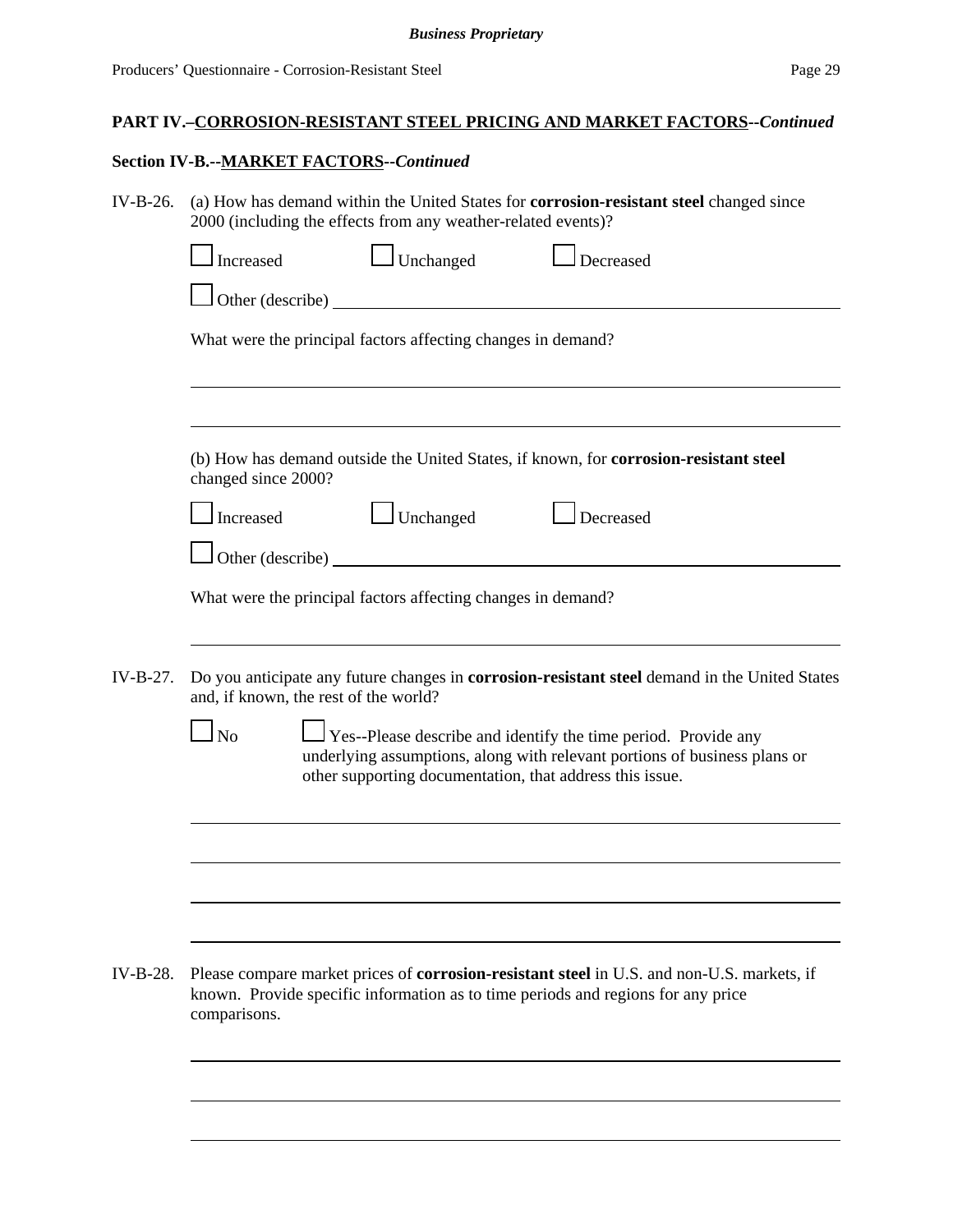#### **Section IV-B.--MARKET FACTORS--***Continued*

- IV-B-29. Please provide as a separate attachment to this request any studies, surveys, etc. that you are aware of that quantify and/or otherwise discuss **corrosion-resistant steel** supply (including production capacity and capacity utilization) and demand in (1) the United States, (2) each of the other major producing/consuming countries, including Australia, Canada, France, Germany, Japan, and Korea, and (3) the world as a whole. Of particular interest is such data from 2000 to the present and forecasts for the future.
- IV-B-30. Are your exports of **corrosion-resistant steel** subject to any tariff or non-tariff barriers to trade in other countries?

|--|--|

 $\Box$  Yes--Please list the countries and describe any such barriers and any significant changes in such barriers that have occurred since 2000, or that are expected to occur in the future.

IV-B-31. Does your firm sell **corrosion-resistant steel** over the internet?

|--|

 $\Box$  Yes--Please describe, noting the estimated percentage of your firm's total sales of **corrosion-resistant steel** in 2005 accounted for by internet sales.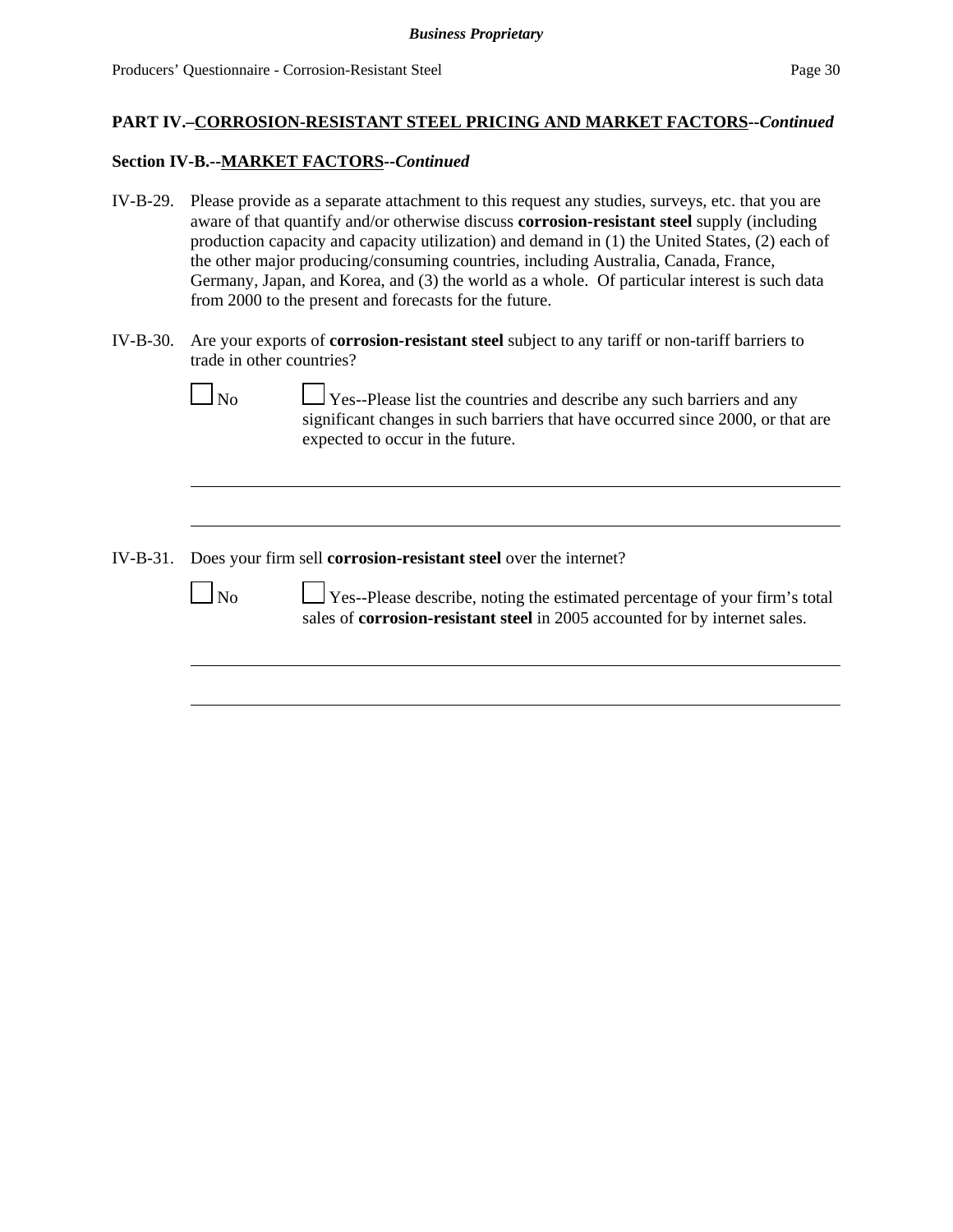### **Section IV-B.--PRICE-RELATED QUESTIONS--***Continued*

IV-B-32. Is **corrosion-resistant steel** produced in the United States and in other countries used interchangeably (i.e., can it physically be used in the same applications)? Please indicate below, using "A" to indicate that the products from a specified country-pair are *always* interchangeable, "F" to indicate that the products are *frequently* interchangeable,"S" to indicate that the products are *sometimes* interchangeable,"N" to indicate that the products are *never* interchangeable, and "0" to indicate *no familiarity* with products from a specified country-pair.<sup>1</sup>

| Country-<br>pair               | <b>United</b><br><b>States</b> | <b>Australia</b> | Canada | <b>France</b> | Germany | Japan | Korea | Other<br>countries |
|--------------------------------|--------------------------------|------------------|--------|---------------|---------|-------|-------|--------------------|
| <b>United</b><br><b>States</b> |                                |                  |        |               |         |       |       |                    |
| <b>Australia</b>               |                                |                  |        |               |         |       |       |                    |
| Canada                         |                                |                  |        |               |         |       |       |                    |
| <b>France</b>                  |                                |                  |        |               |         |       |       |                    |
| Germany                        |                                |                  |        |               |         |       |       |                    |
| Japan                          |                                |                  |        |               |         |       |       |                    |
| Korea                          |                                |                  |        |               |         |       |       |                    |

 1 For any country-pair producing corrosion-resistant steel that is *sometimes or never* used interchangeably, please explain the factors that limit or preclude interchangeable use: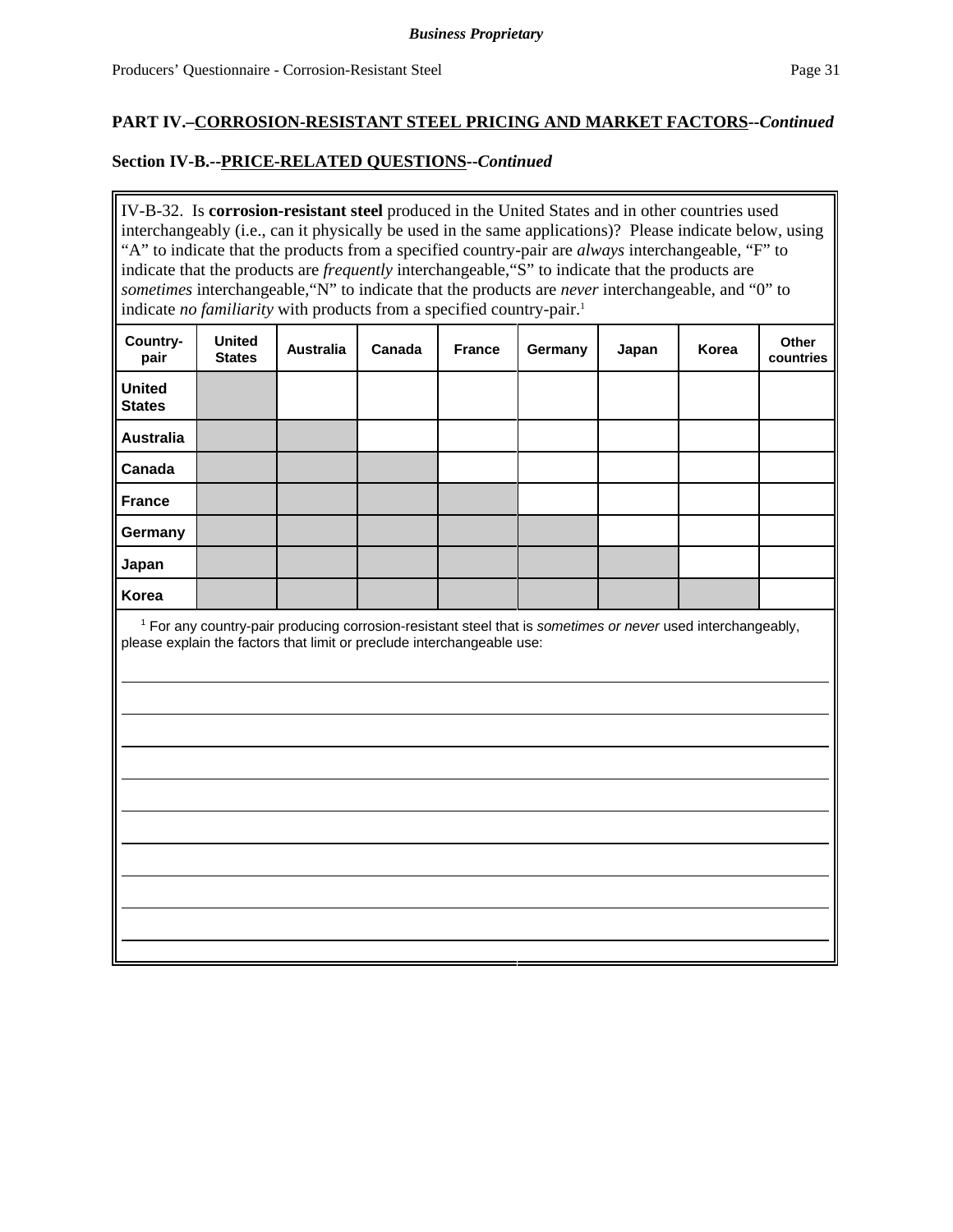### **Section IV-B.--PRICE-RELATED QUESTIONS--***Continued*

IV-B-33. Are differences other than price (i.e., quality, availability, transportation network, product range, technical support, etc.) between **corrosion-resistant steel** produced in the United States and in other countries a significant factor in your firm's sales of the products? Please indicate below, using "A" to indicate that such differences are *always* significant, "F" to indicate that such differences are *frequently* significant,"S" to indicate that such differences are *sometimes* significant,"N" to indicate that such differences are *never* significant, and "0" to indicate *no familiarity* with products from a specified country-pair.<sup>1</sup>

| Country-<br>pair               | <b>United</b><br><b>States</b> | <b>Australia</b> | Canada | <b>France</b> | Germany | Japan | Korea | Other<br>countries |
|--------------------------------|--------------------------------|------------------|--------|---------------|---------|-------|-------|--------------------|
| <b>United</b><br><b>States</b> |                                |                  |        |               |         |       |       |                    |
| <b>Australia</b>               |                                |                  |        |               |         |       |       |                    |
| Canada                         |                                |                  |        |               |         |       |       |                    |
| <b>France</b>                  |                                |                  |        |               |         |       |       |                    |
| Germany                        |                                |                  |        |               |         |       |       |                    |
| Japan                          |                                |                  |        |               |         |       |       |                    |
| Korea                          |                                |                  |        |               |         |       |       |                    |

 1 For any country-pair for which factors other than price always or frequently are a significant factor in your firm's sales of corrosion-resistant steel, identify the country-pair and report the advantages or disadvantages imparted by such factors: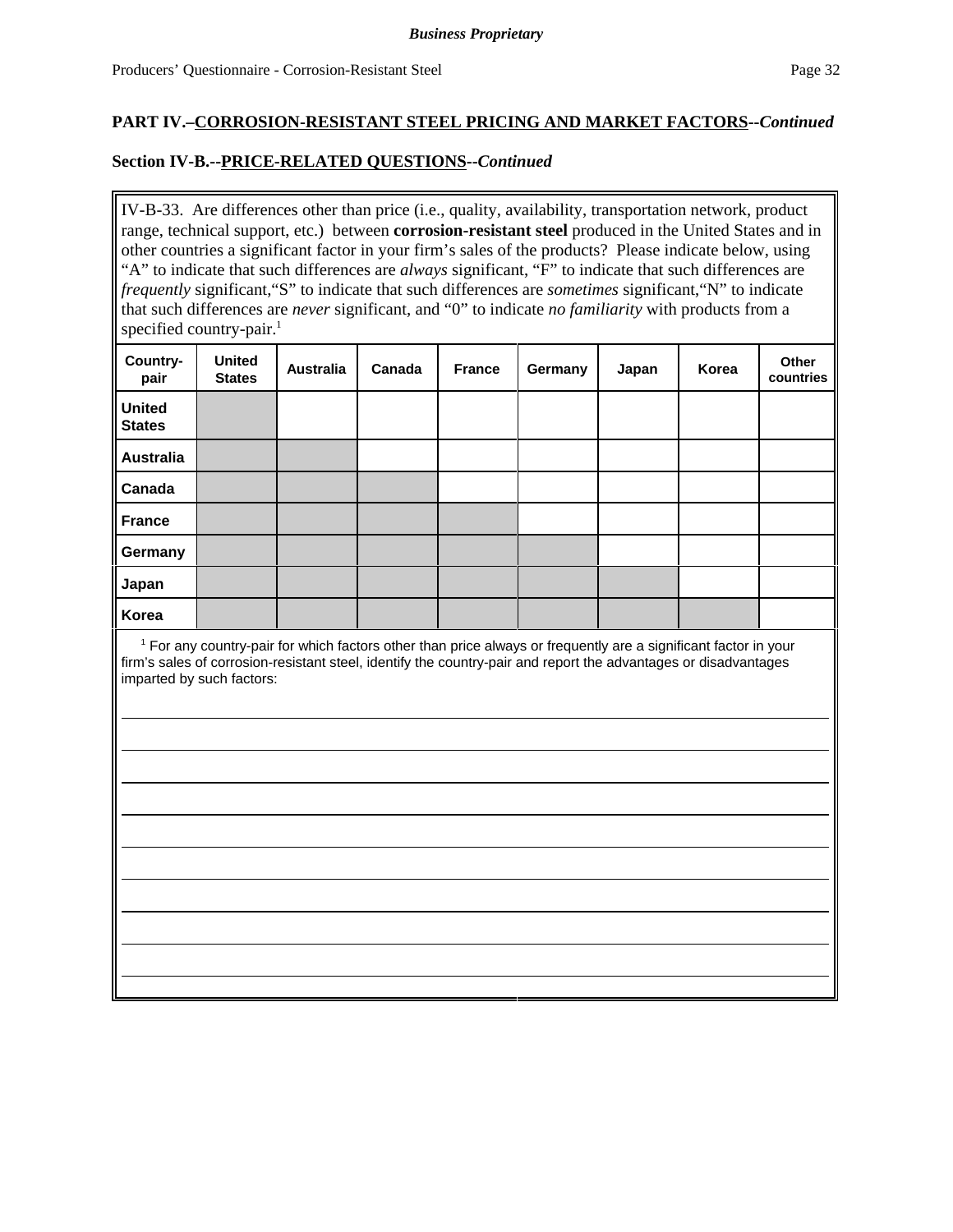#### **PART V.–MICRO-ALLOY STEEL--TRADE AND RELATED INFORMATION**

Further information on this part of the questionnaire can be obtained from Elizabeth Haines (202-205-3200). **Supply all data requested (except for financial data) on a calendar-year basis.**

V-1. Who should be contacted regarding the requested information?

Company contact:

Name and title

Phone No. **E-mail address** 

### V-2. **COMPARABILITY OF MICRO-ALLOY STEEL AND OTHER CORROSION-RESISTANT STEEL**.

Please describe the differences and similarities between **micro-alloy steel** and **other corrosion-resistant steel** with respect to the following factors: (a) **characteristics and uses**--describe the differences and similarities in the physical characteristics and end uses; (b) **interchangeability**--discuss the interchangeability in end use of the two products; (c) **manufacturing processes**--describe the two processes and include a discussion of the interchangeability of production inputs, machinery and equipment, and skilled labor; (d) **channels of distribution**--describe the specific end use/customer requirements and channels of distribution/market situation in which the products are sold; (e) **customer and producer perceptions**--describe any perceived differences in the two products (e.g., sales/marketing practices); and (f) **price**--provide a discussion and specific examples of prices for the two products. Use additional pages as necessary.

> 

> 

> 

> 

> 

> 

#### **(a) Characteristics and uses:**

**(b) Interchangeability**:

**(c) Manufacturing processes:**

**(d) Channels of distribution:**

**(e) Customer and producer perceptions:**

**(f) Price:**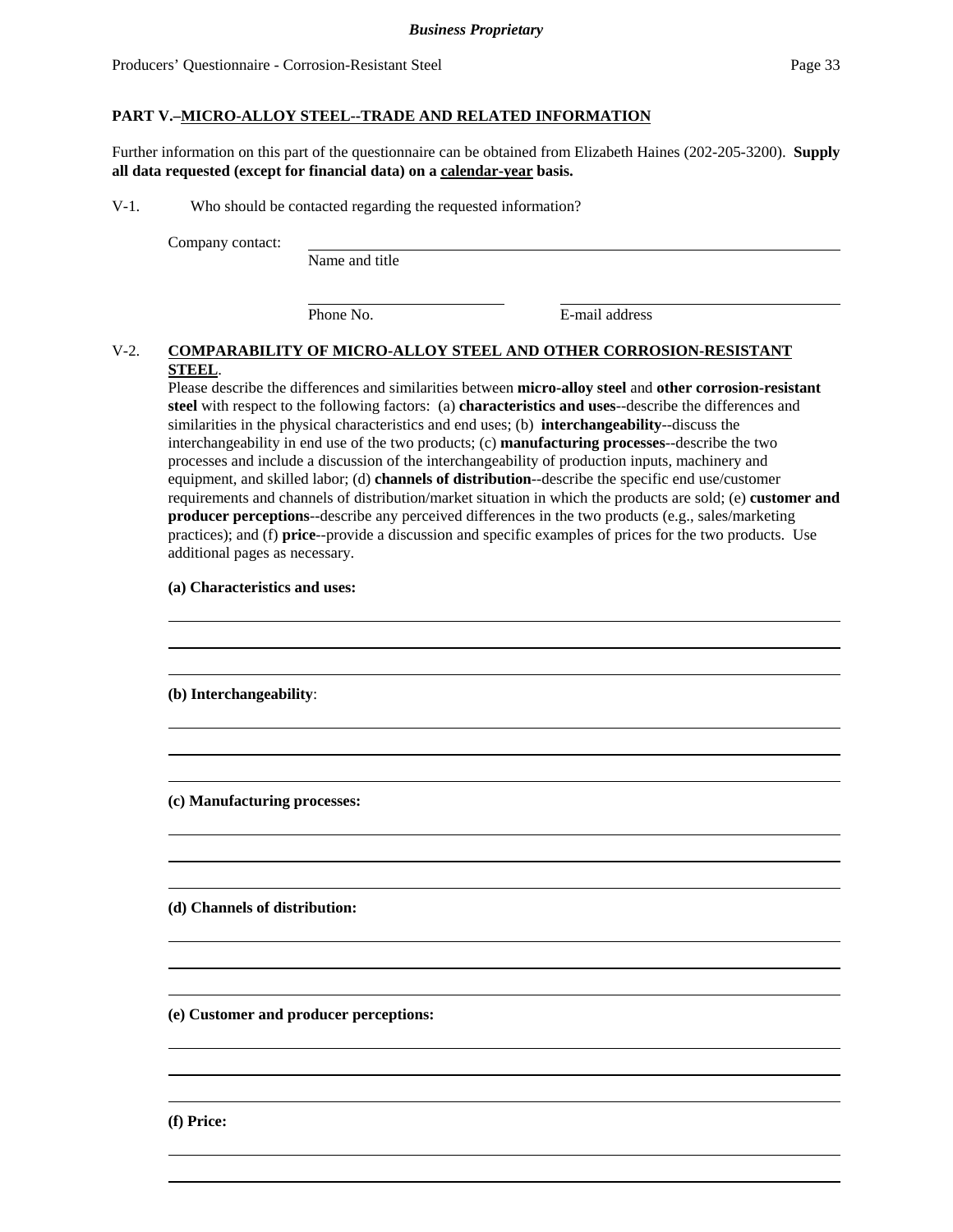## **PART V.–MICRO-ALLOY STEEL--TRADE AND RELATED INFORMATION**–*Continued*

V-3. Report the information requested on the following page for **micro-alloy corrosion-resistant steel** produced in your U.S. establishment(s) during the specified periods. (See product definitions in the instruction booklet). In the space provided below, please indicate whether or not your firm was able to provide accurate figures, or estimates, for the data requested. If not, identify your problems in doing so and indicate the nature (and extent) of any inaccuracies.